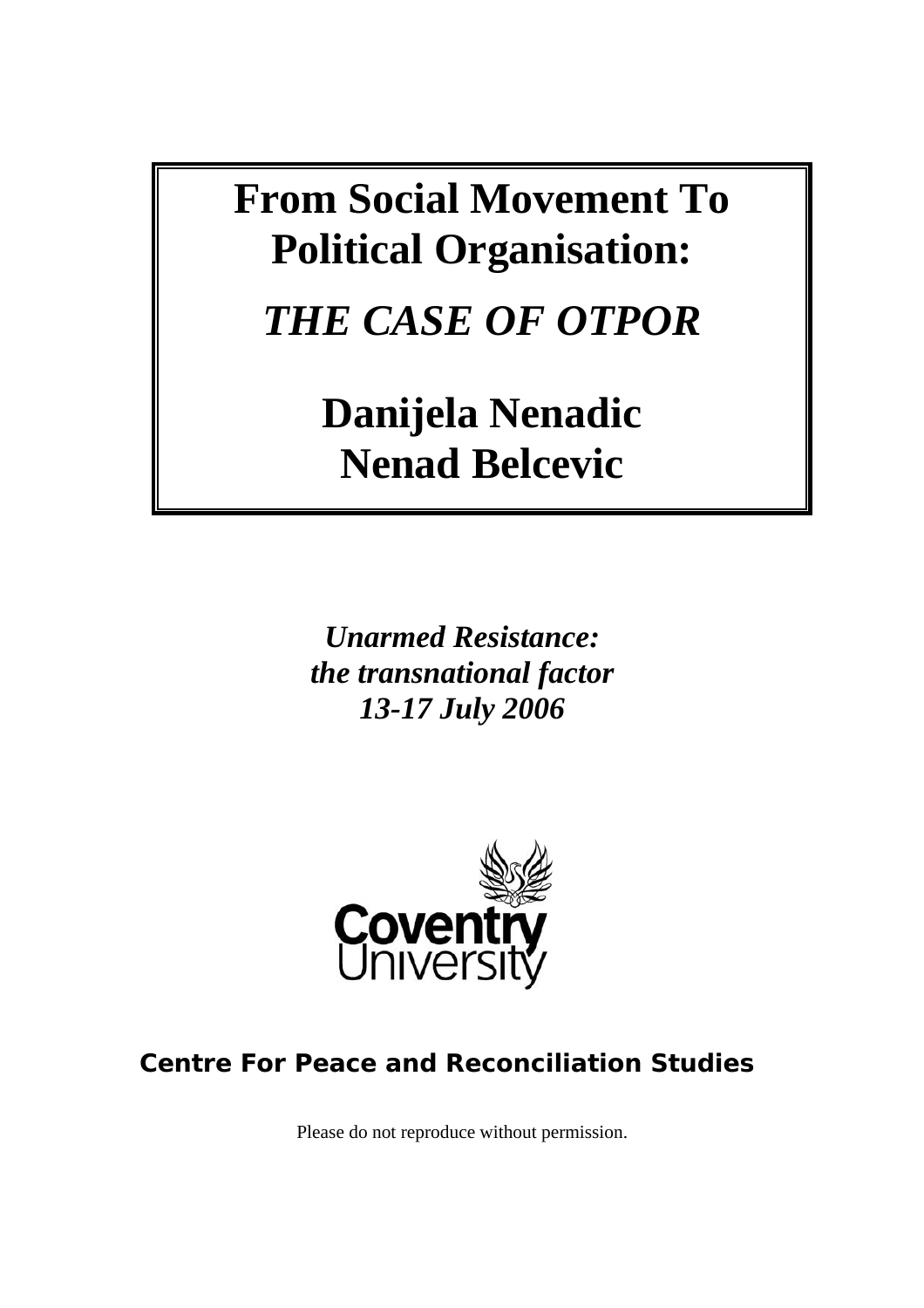#### **ABSTRACT**:

*Key words*: movement, organization, change, transformation

This paper explores the phenomenon of Otpor (Resistance) movement from Serbia that has played one of the crucial roles in overthrowing undemocratic regime of Slobodan Milosevic. It will focus on revealing some of the key elements of every movement such as organization, structure, mobilization and activism. Further, it will attempt to reveal changes and transformation of Otpor from social movement to political organization. At the end, the paper will explore influence of Otpor to similar movements and organizations worldwide arguing that it is not possible to simply "export" Serbian experience.

On the basis of the analysis, the authors conclude that social movement's necessarily have to transform when situation changes and this is affirmed in the case of Otpor that is in the focus of authors' field of interest.

#### **1. INTRODUCTION**

Social world and social reality are phenomena that are extremely complex and hard to capture, understand or explain and this represents objective difficulty for scholars whose job is to examine it. This difficulty leads to another one, maybe even more important – because of that complexity process of making any generalization seems to be quite impossible. Even though this statement may be seen as to radical, it is not our intention to claim that any analysis is due to fail. On the contrary, our strong standpoint is that only with further elaboration significant progress can be made.

However, we believe that only with examination of concrete cases one can establish certain connections with similar one's, which can in return reveal new insights that were not previously known.

Social movements have been in the focus of scholarly analysis for quite a time and never seem to be "out of fashion". This is due to the previously mentioned fact – their reality is so complicated that all the analysis made so far were not enough to explain and be applied to every single movement that comes into existence. Further, because social movements are very present in our world and represent important part of socalled social structure, it is quite necessary to always put them in the centre of attention. Previous,  $20^{th}$  century is best proof for this statement – it was indeed very reach with different movements that succeeded in changing the world we live in. And yet, there were no identical movements no matter that many of them fought for the same or similar cause. That this is true can be seen by examination of the movements that were raised against communism in the Eastern Europe. Many of them had same enemy and similar concepts, but they also had quite different paths.

As it was already stated, Otpor played important role in the fall of Milosevic's regime. However, there is no consensus about what was really Otpor and how important was its contribution in the above-mentioned process. On the contrary, this topic seems to be quite controversial one, especially having in mind that there are considerable differences in opinions regarding this issue. Otpor was always in the centre of attention of many political players because its future seemed intriguing and unclear.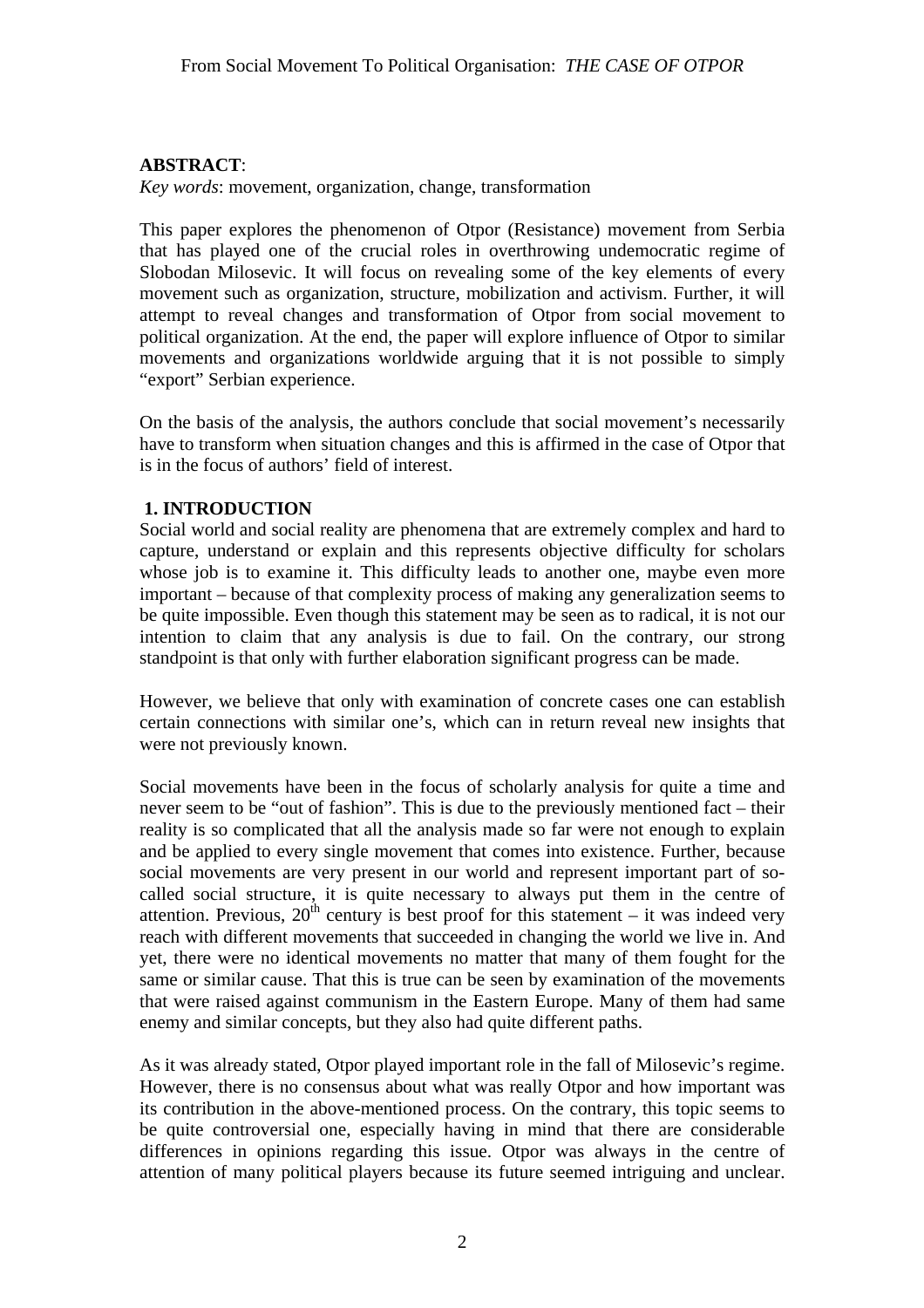Our attempt to reveal some of the key notions of Otpor seems to be quite important, since without determining its role no coherent picture about processes that had happened in Yugoslavia can be made. Next, this topic seems also very attractive because there is still no relevant or satisfying analysis about the significance or the impact of this movement and it is always a great challenge to examine topic that has not been severely analysed by other scholars in the recent past.

One of the key questions that will be asked and repeated here is what was really Otpor (student's movement, people's movement, political organization or something else) and how should we treat it. Six years after the fall of Milosevic, there is still no agreement on this, which adds additional challenge to the analysis. Previous regime treated Otpor as one of its greatest enemies, Democratic Opposition of Serbia (DOS) tried to portray Otpor as their friend or simply decided to ignore its activities, while during the election campaign in 2003 all political parties acted against Otpor, thus admitting that this actor became a real political treat.

One of the things that makes story about Otpor even more interesting, but also extremely hard to grasp is that there is no consensus about it – some scholars argue that Otpor was a true populist movement that managed to unite energy of all people ready to defeat Milosevic's regime, while others claim that this image is fundamentally incorrect. In that manner, V. Ilic argues: "*Otpor was a political organization with a rather well-developed structure, a relatively secluded leadership, an invisible but efficient hierarchy, and internal informal censorship characteristic of organizations of this kind*".<sup>1</sup> Others claim Otpor was a genuine social movement that has gone through transformation from student's to true populist movement. Those who follow this line of argument tend to develop image of Otpor in somewhat idealistic way.

This thesis will also try to solve another puzzle – what happens with the movement after it accomplishes its proclaimed goals.

At the end, analysis also touches the period when Otpor made a final transformation into a political party in November 2003, seeking its chances on extraordinary parliamentary elections. At that time, Serbia faced new challenges, political climate was far from being stable and different political actors, including Otpor, tried to open a window of opportunity in the field of so called "high politics".

The most important dilemma regarding social movements seems to be organized around the following question(s) – how long do movements live, when they stop being movements and start to converge (or deviate) into something else? Moreover, is this process inevitable and is some kind of transformation necessary. Further, perplexing question is whether movements should exist after the "victory" and when is the time to put one story in the history.

#### **2. THEORETICAL FRAMEWORK a) The three dilemmas**

 $\overline{a}$ <sup>1</sup>Vladimir Ilic, Otpor – In or Beyond Politics, Helsinki Committee for Human Rights in Serbia, Belgrade 2000.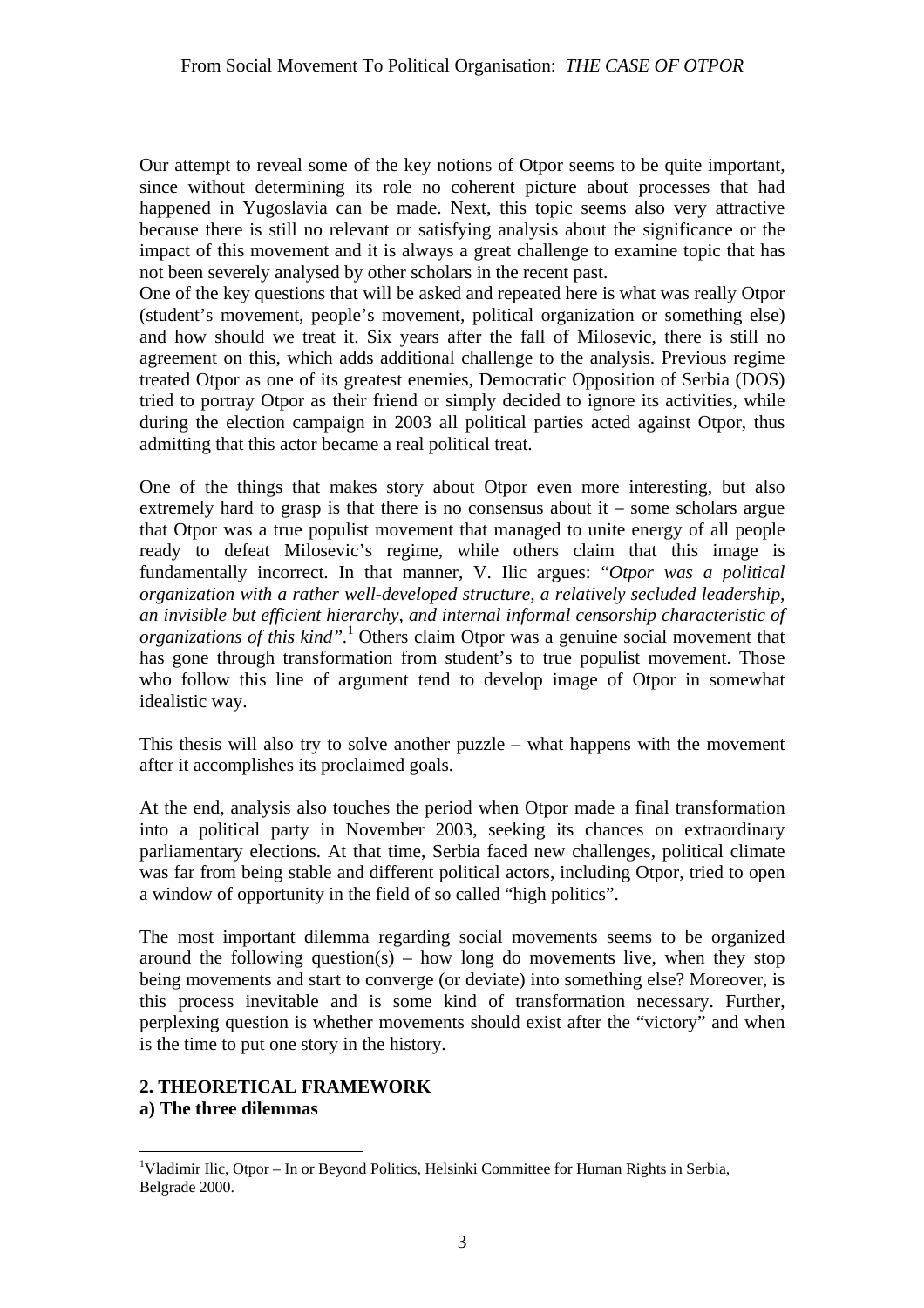There are several intriguing questions that are imposed immediately when thinking about social movements. First one can be formulated as follows - when does something start to be the movement, at what time and how is that specific feature to be separated of other, similar forms? Even though recent debates have significantly increased our knowledge, there is still great deal of confusion about this issue. Following in this line, it is also true that to define Otpor is not an easy task. Therefore, theoretical framework developed here should serve as one of the means for better understanding this interesting and complicated puzzle.

Second, there is a question about the motivation of people to engage in some sort of collective action and this is indeed necessary to explain and examine in order to understand any movement that emerges. In other words, "*how do ordinary people, caught up in the demands of everyday life, gain the degree of coordination and mutual awareness that they need to mount strategically effective protests against superior forces?"*<sup>2</sup> This is also important part in process of understanding why people decided to support Otpor or to get active in it.

Thirdly, there is maybe the most important question that is going to be opened here what happens with social movements after they finish their primary task. The core question is "do movement organizations inevitably become more institutionalised as they age". <sup>3</sup> This clearly depends on many conditions, both internal and external, on the conditions in which movement emerged and worked, on the number and quality of its constituency and on the quality of relationships with other organizations in the political surrounding.

Social movements are social constructs; they emerge within society and as a product of grievances or problems present in one concrete society or part of it. Social movements are forms of collective action, quite distinct from other, more traditional ones such as classes, interest groups or associations of any kind. Even though there are various movements, they all posses some connecting features. Following Melluci's argument social movement can be defined as *"a form of collective action (a) based on solidarity, (b), carrying on a conflict, (c), breaking the limits of the system in which action occurs. These dimensions, which are entirely analytical, enable one to separate social movements from other collective phenomena, which are very often empirically associated with "movements" and "protest".* <sup>4</sup> This is only one of the useful definitions of social movements. However, there is more evidence that social movements are different from other forms of organizations. According to Kriesi, social movements are distinguished by the two main criteria "*1) they mobilize their constituency for collective action, and 2) they do so with a political goal, that is, to obtain some collective good (avoid collective ill) from authorities.*<sup>5</sup> Further, people

<sup>&</sup>lt;sup>2</sup> Sidney Tarrow, Struggle, Politics and Reform: Collective Action, Social Movements and Cycles of

Protest, Cornell University, 1991 p 15<br>
<sup>3</sup> Sidney Tarrow, Struggle, Politics and Reform: Collective Action, Social Movements and Cycles of<br>
Protest, Cornell University, 1991 p 19

<sup>&</sup>lt;sup>4</sup> Alberto Melluci, The Symbolic Challenge of Contemporary Movements, Social Research, vol.52, No. 4 (Winter 1985), p 795, in Social Movements Reader<br><sup>5</sup> Hanspeter Kriesi, The organizational structure of new social movements in a political context, in

McAdam, McCarthy, and Zald (eds), Opportunities, Mobilizing Structures and Framing, Cambridge University Press, 1996, p 152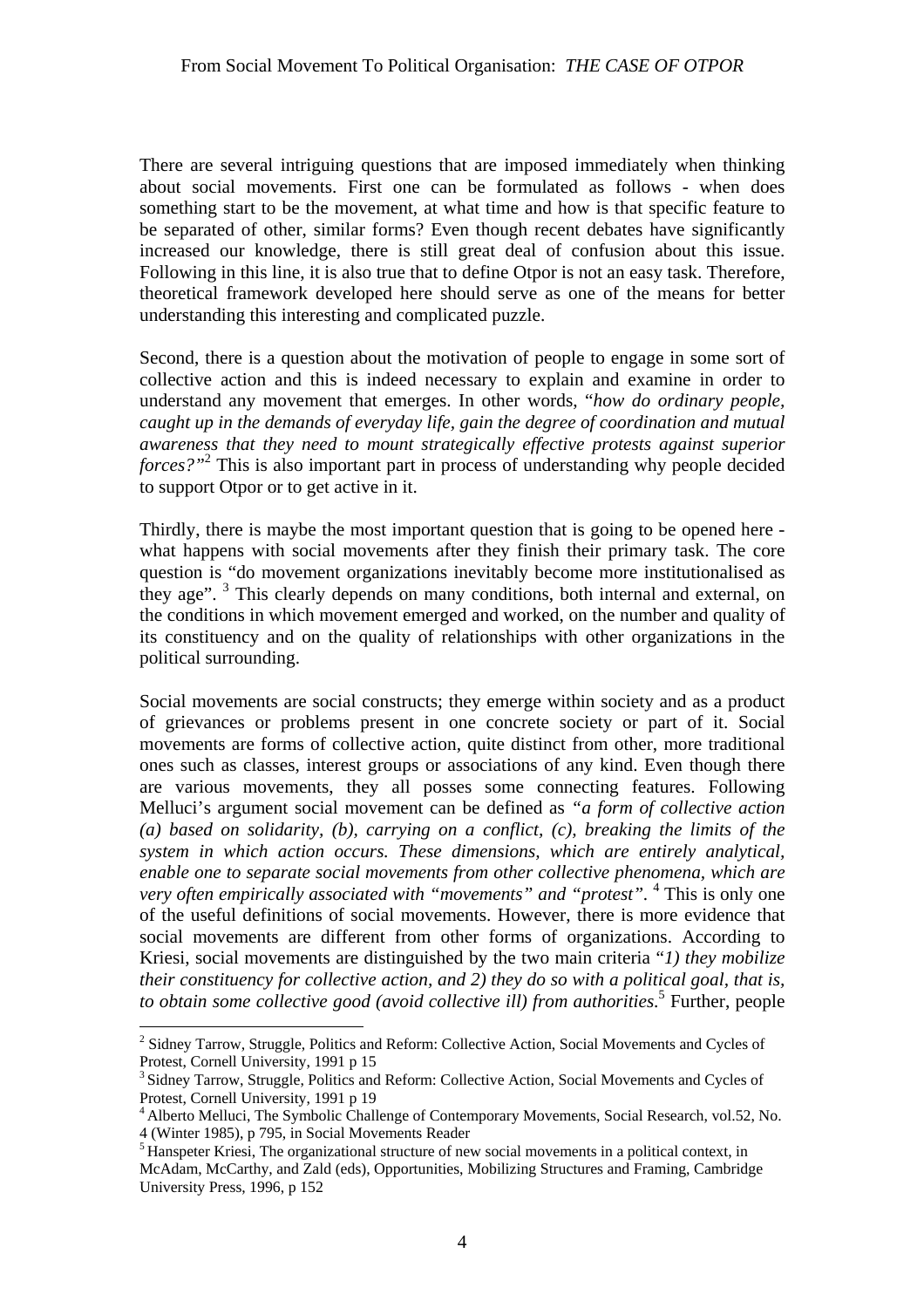have their own goals and preferences and most of the time they are wiling to conform to the known institutions without questioning their legitimacy. However, there are times when people react and think that is necessary to act collectively. Thus, "*what distinguishes collective from individual action are not the goals sought, nor the personality, motivations, and thought processes of participants. It is the public, nonroutine dimension of collective action, its challenge and threat to established groups, and its potential for being an agent of social change*".6 Therefore, it can be concluded that social movements are social constructions based on presence of conflict, solidarity and proclaimed goals aimed at some kind of social change.

The second problem can be summarized by the term "mobilization". This concept enables us to understand why people join some movements, what makes them be active even in times when this implies high risks. According to scholarly literature – *"mobilization is a process of increasing the readiness to act collectively by building the loyalty of a constituency to an organization or to a group of leaders*". <sup>7</sup> Even when mobilization is defined there is still question of how exactly does this process work and how social movements come to have followers and activists ready to participate in actions that are organized. The obvious dilemma is twofold - is it possible to reach any general rule that could be applied to all cases and could also explain every single feature of the mobilization phenomenon. Every single feature of this phenomenon was examined and yet many questions seem to be still open. One of those is certainly the question of why people support and get actively involved in some movements while they remain passive in the case of others. Or, how can their will to risk something be explained in scholarly terms, even when the "stake" is really high. In our opinion, we can list several possible reasons. First and certainly one of the most important is the issue of grievances. When there are severe grievances or what William Gamson calls an "injustice frame" there is possibility for action. This means that there has to be some issue that is of relevance for larger number of people and with which individuals can identify and perceive it as something threatening for them. However, seeing grievances and feeling them is not enough. It is one of the most important tasks for social movements to transform those injustices into concrete action. Therefore, social movements must not only identify injustice but also name some agent that is responsible for it and also they must provide some kind of alternative, solution for the existing problem. In other words, movements must be able to frame grievances in the manner that they can communicate with large number of individuals. This is only the first step. Next, there has to be organization within the movement that will provide possibility for successful collective action. However, here we have to put attention to another important aspect of mobilization process. Namely, there is rather big difference between being sympathizer and activist. Therefore, we have to make distinction between mobilizations aimed at different levels of participation. According to Klandemas, "*movement participation is the outcome of a process consisting of four different steps: being a sympathizer, being targeted by mobilization attempts, becoming motivated to participate, and actually* participating".<sup>8</sup> Obviously, first step is to become sympathizer and this is the least

<sup>6</sup> Anthony Oberschall, Social Movements, Ideologies, Interests and Identities, Transaction Publishers, London,  $1993$ , p  $1$ 

 $\frac{7}{7}$  Gamson, William, The Strategy of Social Protest, Wadsworth, Belmont, 1990, p 15

<sup>&</sup>lt;sup>8</sup> Klandermas, The Social Psychology of Protest, Blackwell Publishers, Cambridge, Mass, 1997, p 64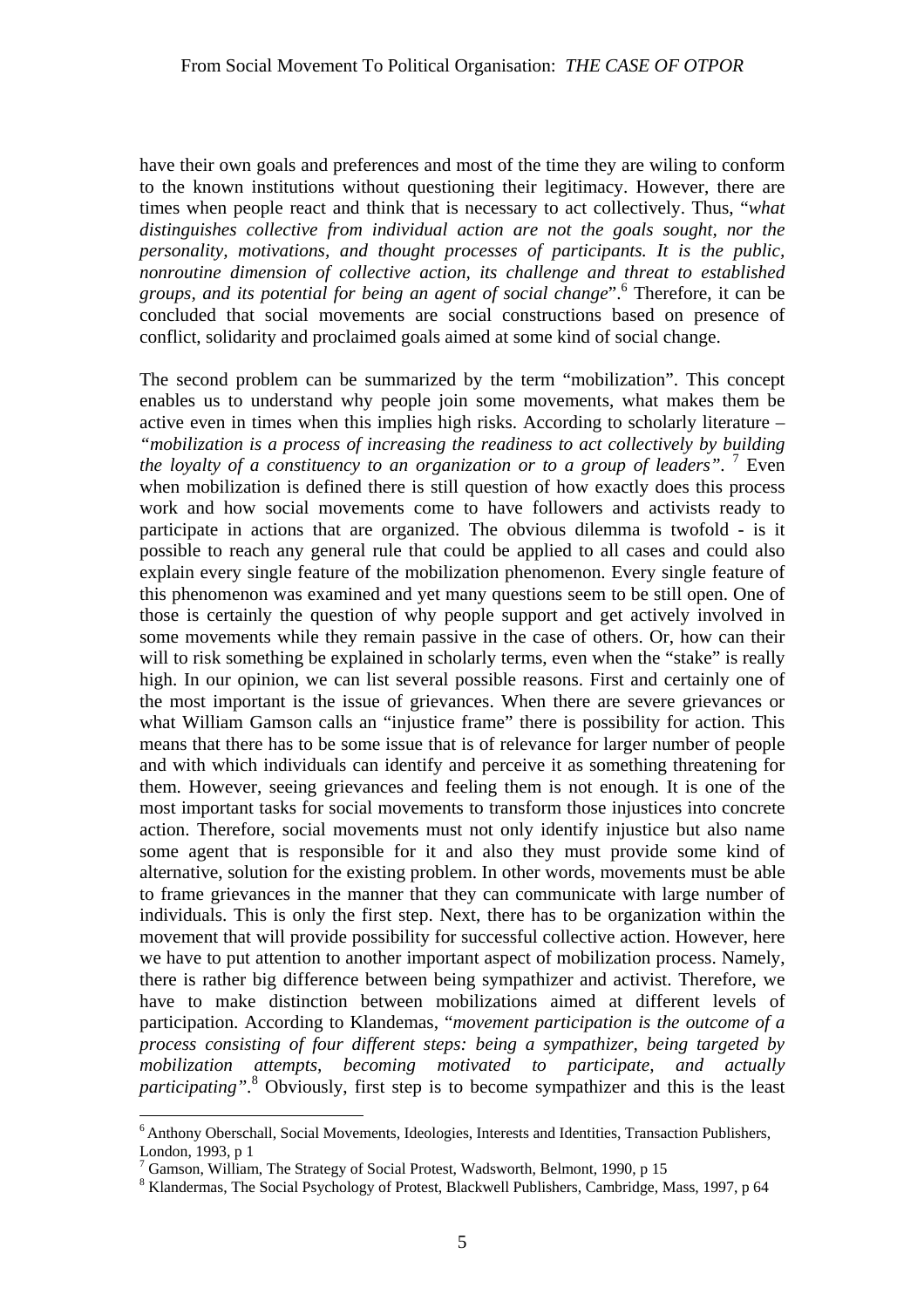problematic for the analysis. One can be sympathizer of great many movements, he/she can identify with rather different goals, but it does not mean that this first step will be overcome. This is way successful movement has to be able to "target" those sympathizers convincing them that they will have benefits from actual participation. Movements than have to be able not only to attract individuals but also to give them enough reasons to become their active members. This is done by: *(a) "emphasizing the importance of the action goals; (b) making the link between an individual's participation and goal achievement more visible; and (c) providing selective incentives to participants*".<sup>9</sup> This means that movement organizers have to stress that every single individual is important and his or hers participation will contribute to the expected success. Moreover, in this way movements try to raise expectation that action will be successful only if enough people get involved. In other words, movement target individuals persuading them that they are exactly what is needed and that their help is crucial. Finally, the most difficult task is to come to the situation in which people will indeed decide to participate. Here, "*sustaining motivation so that people are motivated enough to overcome unforeseen barriers*" 10 is what is of greatest importance.

Finally, we arrive to the third dilemma; the one about what happens with movements after some period of time, in the first place after accomplishing proclaimed goals. According to Tarrow, *"until recently, it was almost axiomatically assumed that social movements follow a "career", one in which agitational or charismatic leaders are replaced by managers, bureaucratic structure emerges, and there is a general accommodation through goal adjustment, organizational maintenance, and oligarchization"*. 11 However, different strands also appeared arguing that "*while there is often an association between growing institutionalisation and conservatism, there is no evidence that this is a necessary association"*<sup>12</sup> In this paper we support the claim of clear association and we stress that after a time movements do transform. There are numerous reasons for that and we will present only few of them: after some time (mainly after success) when some or all of the immediate demands were satisfied, people tend to retreat from collective action that they have pursued until then. Further, people become tired, exhausted by the risk and costs and feel that some of their goals have been accomplished. Therefore, they do not see need for the same kind of action any more. Social movements perceive that situation has changed and that it is time to turn around. Of course, what varies from movement to movement is the way in which this change will be done. There is no general rule and "*the pattern of institutionalisation of movements depends a great deal on the relation to the political environment"*<sup>13</sup> Our standpoint is that most of the movements have experienced either exceptional growth or change. They go through the process of reorganization, which is in my opinion unavoidable. This occurs because not only their situation changes,

<sup>&</sup>lt;sup>9</sup> Klandermas, The Social Psychology of Protest, Blackwell Publishers, Cambridge, Mass, 1997, p 78<br><sup>10</sup> Klandermas, The Social Psychology of Protest, Blackwell Publishers, Cambridge, Mass, 1997, p 87<br><sup>11</sup> Sidney Tarrow,

 $12$  Zald and Ash, in Tarrow, Struggle, Politics and Reform: Collective Action, Social Movements, and Cycles of Protest, Center for International Studies, Cornell University, 1991, p 77

Sidney Tarow, Struggle, Politics, and Reform: Collective Action, Social Movements, and Cycles of Protest, Center for International Studies, Cornell University, 1991, p 20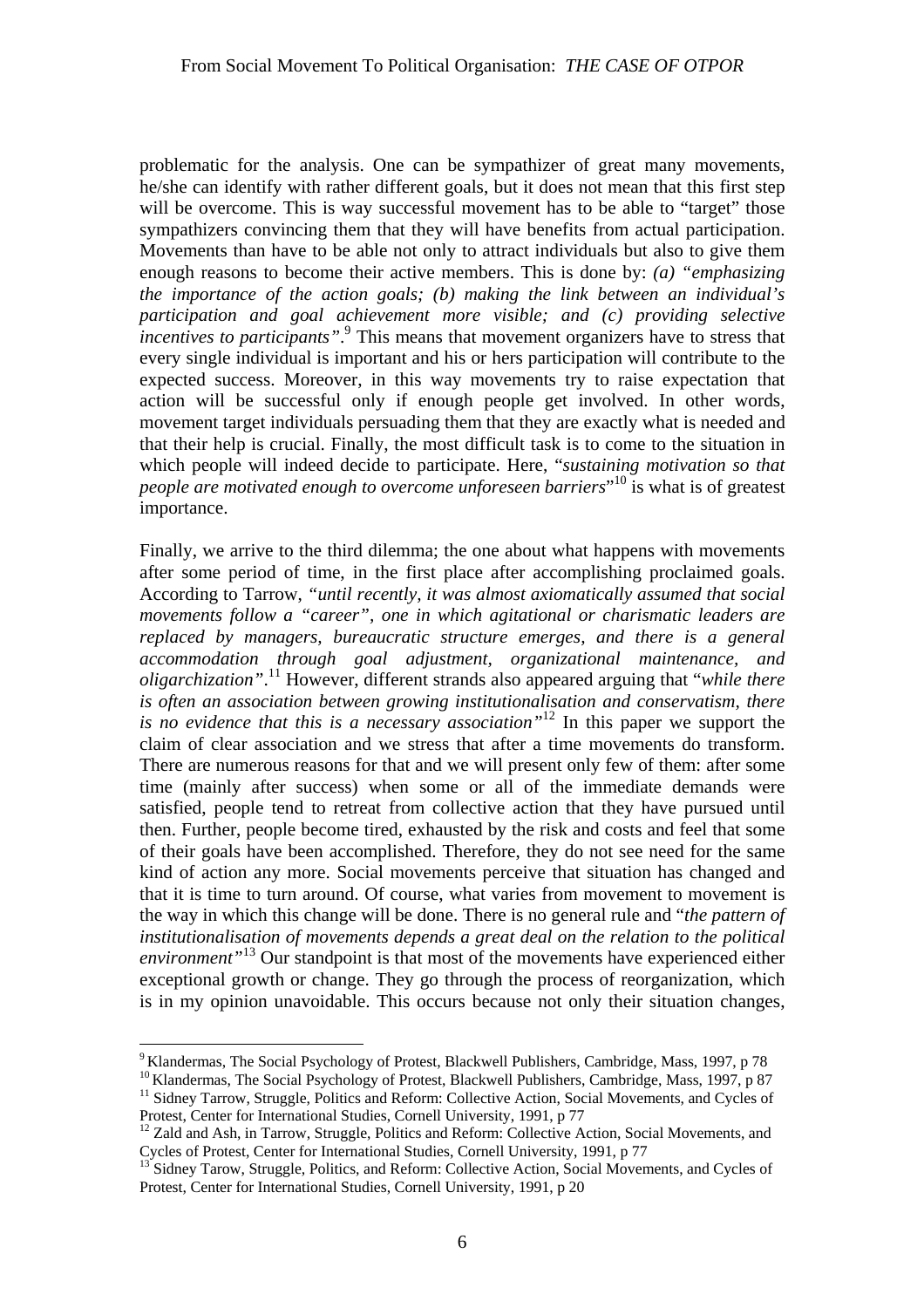but also because their responsibilities become different. In addition, political climate and relations with environment also tend to be altered. Political life is highly structured and to keep on living within such structure, movements must "suffer" reorganization and transformation of some kind. One thing is crucial for reorganization to be effective, *"it must reflect the heterogeneous milieu and the*  values, beliefs, and interests<sup>"14</sup> present in concrete political environment. Of course, the process of reorganization is not an easy one; rather it depends on many conditions. When the time for transformation comes, different actors have different perspectives and expectations about what is to be done, attaching their own meanings about the current situation. Therefore, this process may be characterized as "*one of the coalition formation, trades, and promises through which each participant seeks to achieve the best possible outcome for himself or herself, recognizing that not everything is possible. The prototypic instrument is the construction of a party platform or a legislative logroll, but the process extends through the entire course of decision making, from the formulation of alternatives, to the gathering of information about them, the formal choice, and the implementation of the decision"*<sup>15</sup> To reorganize than means that certain rules and procedures must be followed, because this is the way in which many different organization operate. This implies that reorganization brings new forms of behaviour for one specific organization. When applied to movements, it means that they also go through the process of severe changes. They become more institutionalised and necessarily they are obliged to have more strict rules and organization then they did before this change. Those rules are seen as "*routines, procedures, conventions, roles, strategies, organizational forms, and technologies around which political activity is constructed"* At the same time they stand also for "*beliefs, paradigms, codes, cultures, and knowledge that surround, support, elaborate, and contradict those roles and routines."*<sup>16</sup>

The authors of this article argue that movements need to transform in order to be able to compete with new situations, which are not identical with those that existed in time of movement formation. However, this process is often extremely difficult, especially when there is no consensus on what path should be taken. If agreement is not reached, movements collapse, which happened to Otpor.

#### **3. THE BEGININGS OF OTPOR**

The purpose of this chapter is to describe immediate conditions present in Serbian society, which "caused" formation of new movement that will play one of the most important roles in struggle against socialist regime.

#### **a) Picture of the Serbian society**

 $\overline{a}$ 

The Federal Republic of Yugoslavia faced great many problems at the end of the decade – Federal President Slobodan Milosevic continued with his unchecked authoritarian rule over Serbia and few remaining federal institutions, including the Yugoslav Army. Kosovo, while nominally remained part of the FRY under provision

<sup>&</sup>lt;sup>14</sup> James F. March and Johan P. Olsen, Rediscovering Institutions: The Organizational Basis of Politics, The Free Press, New York, 1989, p. 77

<sup>&</sup>lt;sup>15</sup> James F. March and Johan P. Olsen, Rediscovering Institutions: The Organizational Basis Of Politics. The Free Press, New York, 1989, p 121

<sup>&</sup>lt;sup>16</sup> James G. March and Johan P. Olsen, Rediscovering Institutions: The Organizational Basis of Politics, The Free Press, New York, 1989, p 22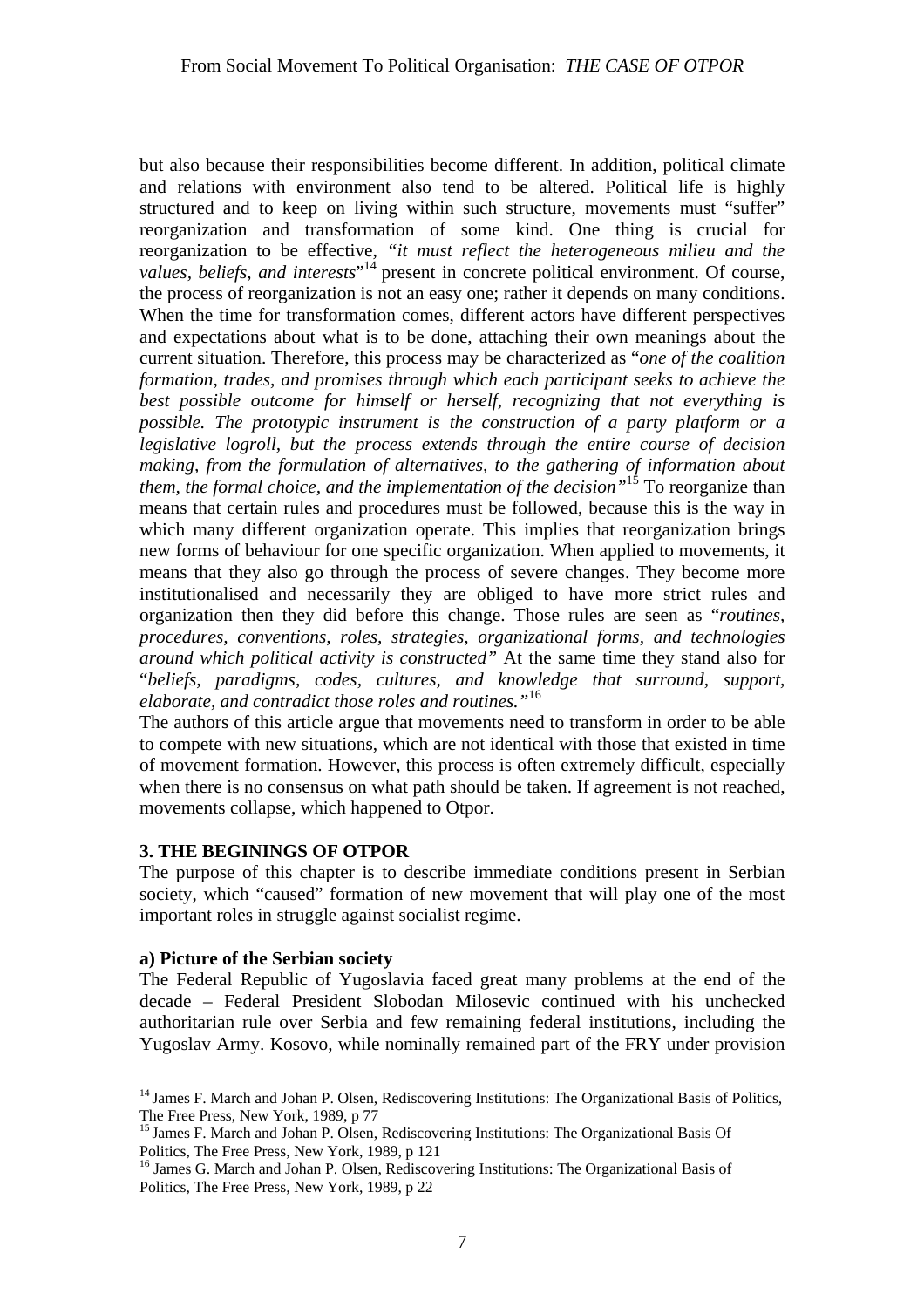of the UN, is in reality, a territory under international mandate in which Serbia cannot exercise any power whatsoever. The smaller member of the federation, the Republic of Montenegro, had taken steps towards the separation from the country. Economic situation was worse than ever – economy was in total collapse due to the many years under international sanctions, black market continued to flourish, and social breakdown was very near. After the NATO bombardment whole country seemed to have failed in the state of total apathy. Thus, Serbia remained the only part of the region where there has been no substantial changes. The end of the war brought with it the hope for the opposition parties that this was one defeat too many even for Milosevic. International community has also hoped that opposition parties, riding on the wave on popular discontent would finally remove Milosevic from power and create the conditions for change. However, opposition, even though nominally united in January 1999 seemed to be incapable of defeating Milosevic's regime. Once again, the opposition failed to optimize the situation even after a massive showing at an August rally in Belgrade and remained divided. Finally, by autumn 1999 the opposition attempted to organize protest but it was already too late and energy seemed to have been wasted once again. Therefore, having survived the first two vulnerable months after the war Milosevic seemed to have won again. He announced the campaign of rebuilding the country and remained in control of all the vital positions in the country. The picture of Serbian society was indeed black but even there are some opportunities for organized action against the regime were present. It is exactly this small scale of opportunities that young people that formed Otpor saw and decided to take advantage of and to stand against the regime.

Further, in summer 1998 Milosevic regime introduced new media and high education laws, which was highly repressive and curtailed the autonomy of Serbian universities. All in all, the conditions present in Serbian at that time were highly unfavorable for any kind of changes and it seemed as last bastion of communism is going to survive.

However, even under such difficult circumstances, small scale of opportunities was available and it is exactly what young people that formed Otpor took advantage of and decided to challenge the regime. As it is well known every generation is shaped by the society in which it has been raised and this in turn influences the way in which they will react and which value system will they adopt. Generations that grew up in repressive circumstances and overall blockade have faced with great many challenges, but most of all they were able to keep critical relations with their surrounding, which became base for their political engagement.

Otpor was formed in the autumn 1998 by small, as almost illegal group of students that had different vision of life in Serbia. They declared the clenched fist to be their symbol because it represented their will to go all the way to the final victory. The fist itself was conceived as the symbol of the individual initiative, that the time and energy of every single person should be invested to bring about the expected changes. Otpor was, thus, formed with an aim to offer the alternative.

When it was founded Otpor declared that its primary goal was to put an end to Slobodan Milosevic's rule, and the alternative that the movement offered was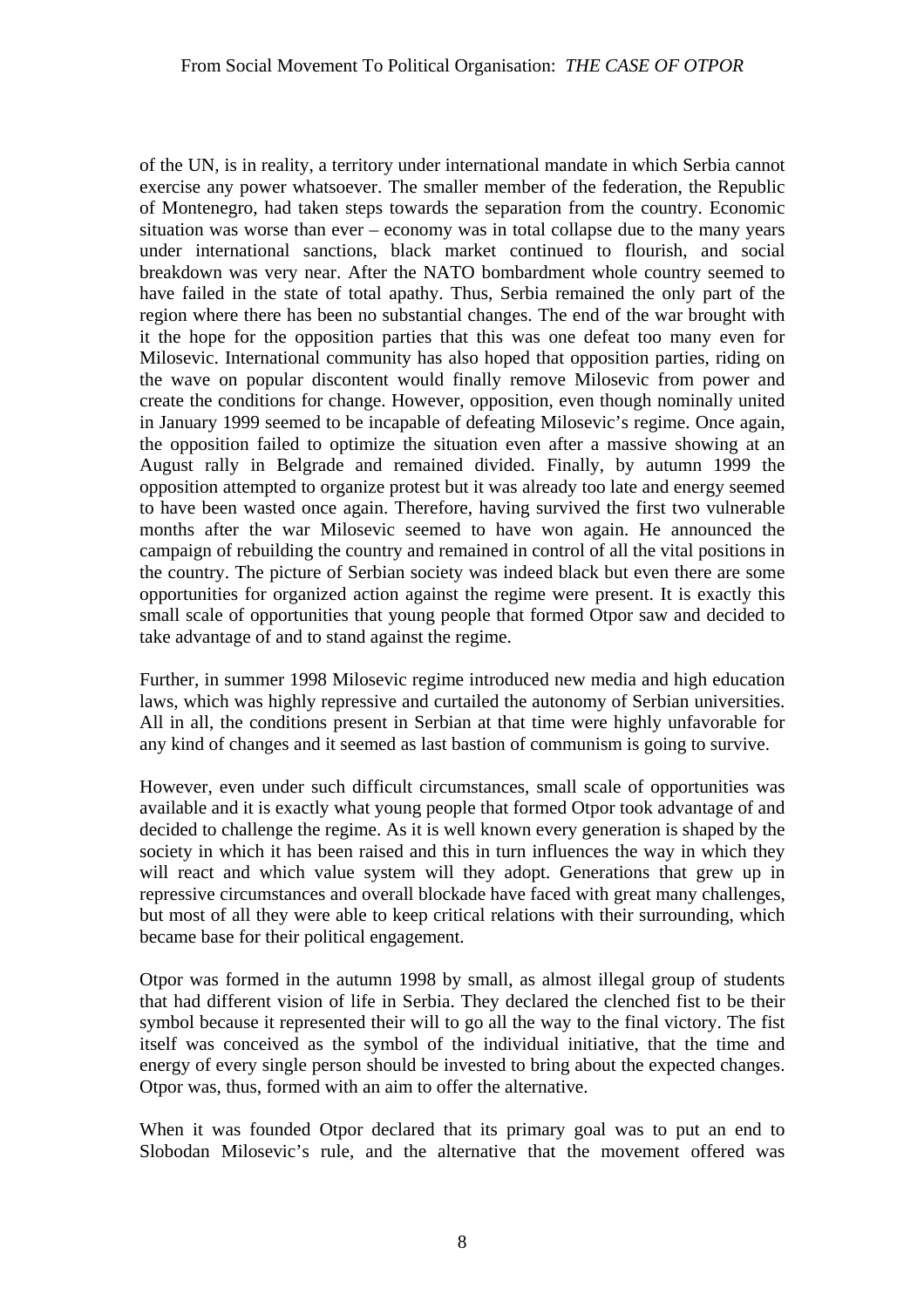summarized in the vision of normal, democratically shaped country. They formulated three primary demands:

- Free and fair general elections as soon as possible
- Abolishment of the law of the University and making new one which would guarantee freedom and autonomy to the University
- Abolishment of the law of the media and ending the repression over free media

The analysis of Otpor will be divided into two periods. First one will examine the "life" and the role of Otpor before democratic changes, while the second one will be focused on the events characterizing this movement after the fall of Milosevic.

### **4. OTPOR BEFORE THE 5TH OF OCTOBER**

This chapter will cover several important features in life of every movement such as organization and the structure, motivations, recruitments and activism. Having formulated their primary goals and demands Otpor started to build its organization. In the beginning it was perceived as just another attempt of conscious students, which is beautiful and easy to like, but without any potential for actual changes. At this point, first puzzle has to be solved – was Otpor student's movement and how can we define student's movement in the first place. It seems that it is appropriate to argue that student movement is "*explicate in a political ideology, and moved by an emotional rebellion in which there is always present a disillusionment with and rejection of the values of the older generation; moreover, the members of a student movement have the conviction that their generation has a special historical mission to fulfill where the older generation, other elites, and other classes have failed."*17 From this point of view, Otpor satisfied all the necessary conditions and it can be conclude that when formed it has been genuine student's movement. That this is not problematic has also been confirmed in the interviews conducted with members of Otpor who stated that movement began exactly in that way. Student movements always arise in time of sickness of the society and are to be seen as attempts of young intellectuals to actively engage in political life in order to make it better. Otpor was no exception from that rule and certainly not the first movement of that kind. However, not every student movement becomes successful as Otpor did and this is to be attributed to their experience and clear political strategy. Although Otpor started as genuine student's movement it soon became evident that people who decided to be active in it had different plans. Warned with previous experiences, Otpor activists were determined not to repeat mistakes from the past. Thus, they began with building their own organization using some of the experiences of other movements that have been fighting against oppression.

#### **a.) Organization and structure of Otpor**

As it was previously said, when formed Otpor was student's movement. It was founded by a small group of students of Belgrade University who have been active in the previous demonstrations and protest and were also not satisfied with the situation in the society. Their motive for organizing was rather clear – country was in collapse,

 $\overline{a}$  $17$  Lewis S. Feuer, The Conflict of generations: The character and significance of student movements. Basic Books Inc, New York/London, 1969, p11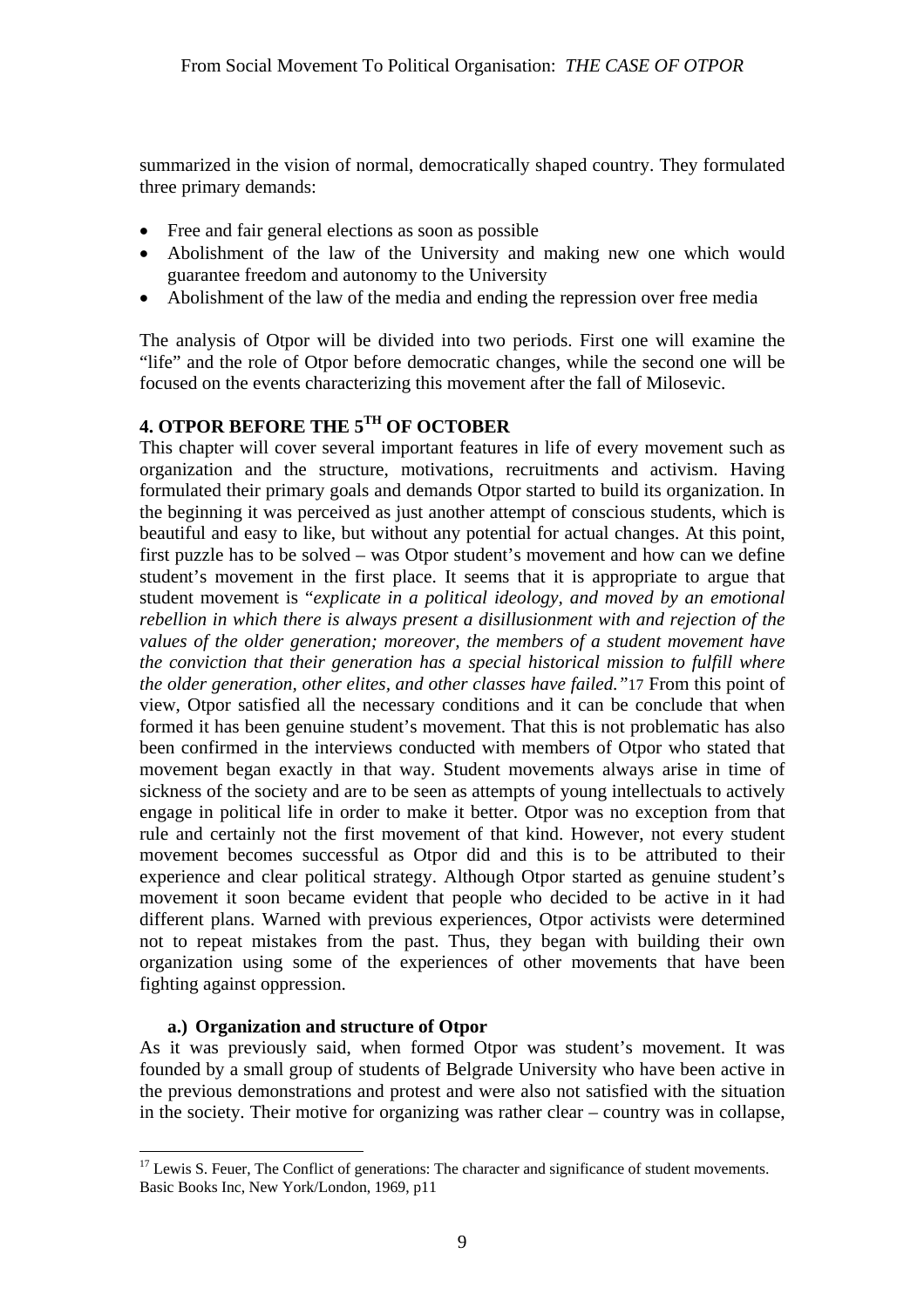pressures from everywhere were present and opposition was not force that was able to change anything. Thus, once more, young intellectuals with different vision of life and yet unburdened with political careers and egos decided that it is them who have to change things. In the beginning Otpor was perceived as just another student's attempt but dispossessed of any actual influence on the political reality of the country. This notion is due to the fact that all other student attempts failed because they were too elitist orientated or were easy to manipulate with. Exactly because of this neither regime nor opposition paid much attention to its emergence. By the time regime had realized importance, strength, impact and meaning of Otpor it was too late to stop it. The movement was already well organized, with precise goals and strategy and it was uncontrollable. Moreover, they did not lack help from inside or outside – including tutoring and financial aid that are necessary precondition for any movement to succeed. All of this implies well-developed organizational and structural basis that were present in Otpor.

One of the first things that have to be said before taking deeper look in movement's organization is to reveal how it framed its work. They have insisted on the notion that Otpor is an idea and ideas are impossible to suppress, control or stop. Thus, messages that they have spread were communicable and easy to attach to  $-$  to resist means to take responsibility for one's own life and future. Moreover, members of Otpor decided to give personal example of how it looks like to oppose regime. This decision contributed to the fact that Otpor activists were often arrested, beaten up or subject to all kinds of oppression. With its simple but rather effective and easy to understand messages Otpor gained popularity among average citizens who were fed up by Milosevic's regime but also deeply disappointed with Serbian opposition.

After making the first steps, Otpor continued with its development insisting on civil disobedience and preaching the idea of non-violent resistance. Certainly, this was not their invention for those strategies were known for very long period and have their routs in M.L.King's teaching. Civil resistance can "*be a crucial weapon in the hands of those campaigning for civil rights, social and economic justice and democratic changes*" 18, and Otpor members decided that it would be one of the ways of their struggle. They have rightly perceived that to be successful does not imply to invent completely new strategies and tactics but to cleverly use available one's adjusting it to one's own circumstances. Thus, from that point of view Otpor was truly prosperous and this is where the difference between Otpor and other movements both in Serbia and elsewhere needs to be drawn.

As time passed, Otpor went through its first transformation – it became more than just spontaneous student's movement. At its first congress, held in the Belgrade Youth Center in February 1999, at the same time as the ruling Socialist Party held its fourth congress, Otpor became populist, all-inclusive movement. If one takes that "social movements are large-scale, collective efforts to bring about changes that bear on *the lives of many*<sup>"19</sup> Otpor certainly can be put in the family of social movements. At that particular moment when they made transformation, they announced an alliance with

<sup>18</sup> Michael Randle, Civil Resistance, p 207

<sup>&</sup>lt;sup>19</sup> Anthony Oberschall, Social Movements: Ideologies, Interests, and Identities, Transition Publishers, New Brunswick, 1993, p 2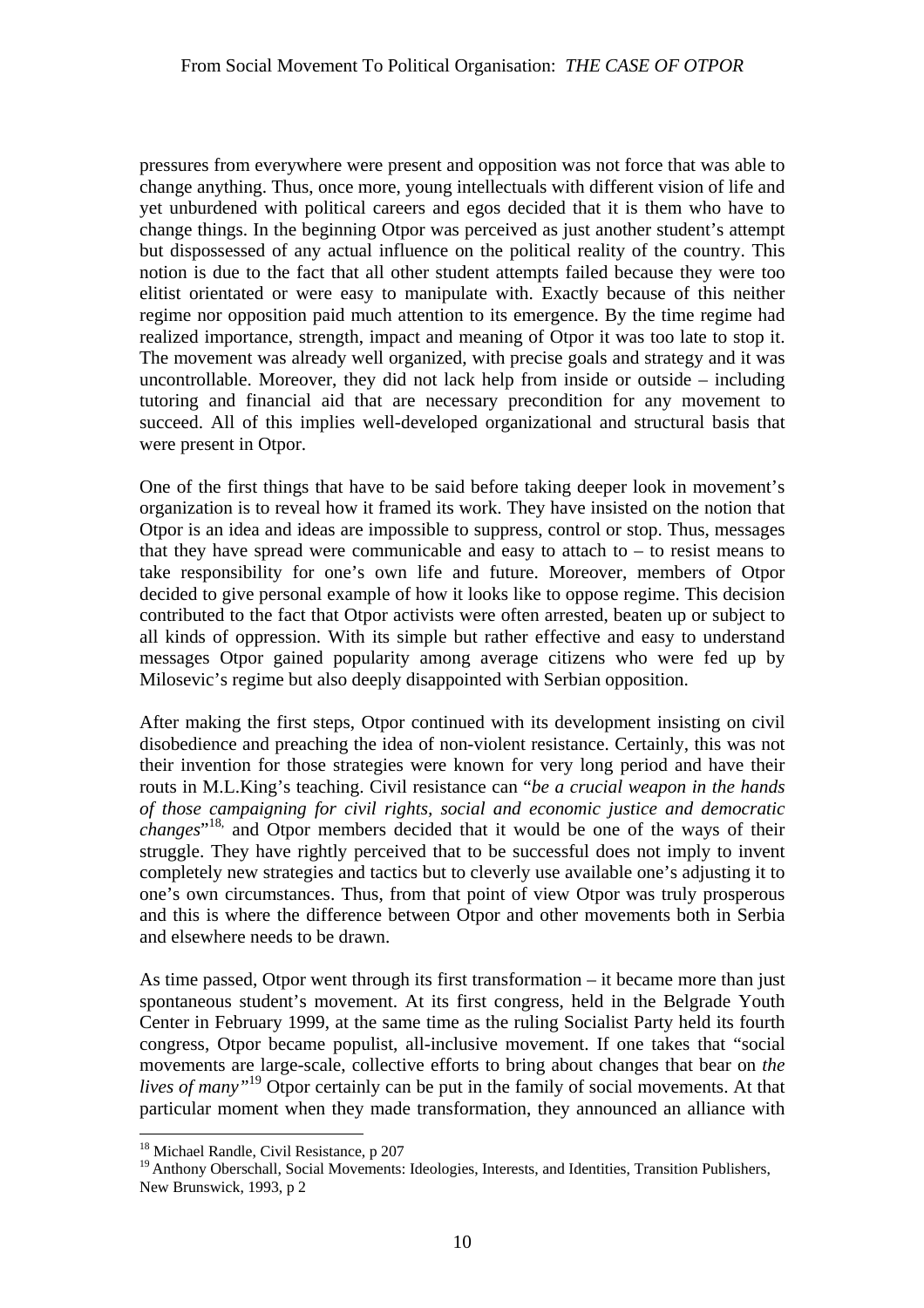democratic parties, non-governmental organizations, independent media and individuals. They broadened its membership to include well-known public figures that wanted to support them. They were significantly less elitist and willing to accept anybody who wanted to defeat Milosevic. Thus, the spectrum of their supporters was indeed wide – they mobilized from everywhere on the social scale including radicals, right and left wing orientated population, feminists, nationalists, workers, peasants, intellectuals, students, monarchists, republicans etc. Of course, to have such different people as supporters can be very dangerous and cannot last for long period of time. Otpor activist stated they were aware of this fact, but later on were not successful to overcome differences. After achieving primary goal(s), every movement has to face revision of its goals and its membership and supporters. Otpor has gone trough another transformation, after the democratic changes and through the final one in 2003.

At the beginning of 2000 Otpor started to be serious movement and this can be seen in the way they developed organization. Due to their understanding that nothing can be achieved by partial victories they started establishing their own organization and structure. However, it must be noticed here that their organization was not the usual one and this seemed to especially irritate the regime. Otpor seemed to have no leader or vertical organization and because of that it was difficult to point a finger at one individual. The movement was particularly hard to restrain because it had no distinct leaders or formal members whom police could arrest. The movement activist claimed that they have invisible structure, which is changing all the time so infiltrating would be prevented. They also claimed to have strong methods for protection – never to repeat the same action twice and never to use same person for different actions. Clearly, for final success in the struggle with oppressive regime all the mentioned measures of precautions were necessary because this was not open war but rather game of sophistry, which was to last for a long period. Also, they did not manifest any signs of internal divisions or disintegration characteristic for earlier student movements. It was held together mainly by *"its determination to oust the key person in the previous regime who was seen as a dictator and to change the system."*20 Dusan Bjelic, sociologist at the University of Southern Maine conclude *"every movement has a head and a tail; there is a certain organizational structure in a movement. Otpor is more of a collective performance. They have invented a political art that has real political consequences*."

The authors of this article claim that it would be misleading to state that Otpor did not have a structure or leadership. For, "*if one puts a social movement under a microscope, one discerns a much looser structure than in a formal organization.*"<sup>21</sup> It can be argued that social movements do indeed start with rather small groups that are only loosely linked, but eventually, affected by different circumstances, come to develop minimal formal structure. Further, the fact that "*no person can be identified as the leader does not mean that no leadership functions are carried on. Leaders are the managers of the social movement organization's incentive systems that guarantee* 

<sup>&</sup>lt;sup>20</sup> Vladimir Ilic, Otpor: In or Beyond Politics, Helsinki Committee for Human Rights in Serbia, Belgrade, 2001, p 9<br><sup>21</sup> Anthony Oberschall, Social Movements: Ideologies, Interests, and Identities, Transaction Publishers,

New Brunswick, 1993, p 25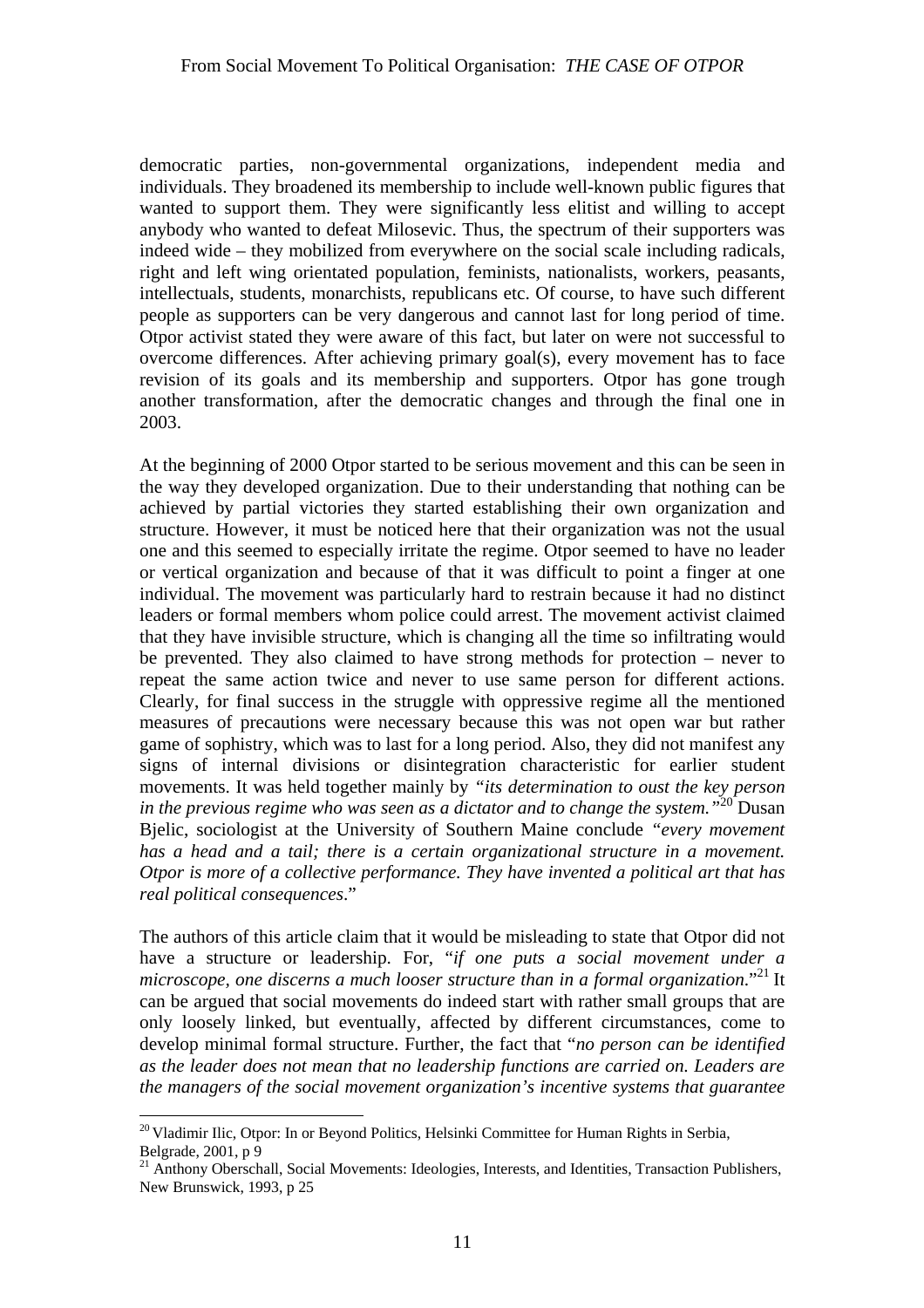*the influx of resources, and leaders have the authority to make binding decisions on the allocation of resources. Social movements organizations differ in the extent to which the membership is involved in decision making.*"<sup>22</sup>In that sense, it is fair to argue that Otpor had leaders, personified in small group of those who had a power to decide on the most important things. Moreover, it is quite obvious now that Otpor had well-developed organization and this is one of the illusions about this movement that need to be broken. Namely, in order to be able to mobilize large part of population, members of Otpor spread picture of their movement that was not corresponding with the real situation. While their supporters and sympathizers believed that Otpor is not well organized and that its decisions and actions were decided on ad hoc basis, picture is essentially different. In reality, this movement was well organized.

First of all, they made branches all over the country and had coordinated actions. Every branch was autonomous and free to decide on its actions as long as it served for the same cause. Of course, general politics was created in the central office in Belgrade, but branches were autonomous to plan their own actions in the way they thought was most appropriate for their own surrounding. It is to be seen from the fact that division of labor was present and roles were also well known. Otpor functioned on the basis of offices. Namely, every town where Otpor was strong had several departments – including department for marketing, finance, press and volunteers. According to Otpor members the only two centralized activities were international relationships and international fund rising. Moreover, Otpor also had a governing body made of well-known public figures that coordinated their activities.

Next, it is obvious now that one of the greatest accomplishments of this movement were made on the international plan. What did Serbian public before not know and what is still one of the most debated questions about Otpor are exactly those international connections that they managed to establish. Namely, while building its network in the country, Otpor also started to make networks abroad. They have rightly perceived that without substantial help from outside (including training and financial aid) it is not possible to make any serious challenge for the regime. Therefore, they have taken the same path as some other movements from Eastern Europe, which had done their job much earlier. Thus, Otpor developed links with foreign nongovernmental and governmental organizations, which provided them with all the necessary help. While it is understandable that Otpor activist denied presence of any links with government of Western Europe and USA in the period before democratic changes, it is completely unclear why they did not "confess their sin" after the  $5<sup>th</sup>$  of October. There is no dilemma about few things: in time of Milosevic's rule and especially after NATO bombing campaign, country went through the phase of "hatred" towards the mentioned countries. Therefore, it is clear why people from this movement decided not to go public with information's about established contacts. Instead, they claimed that it was Serbian diaspora from all over the world that financially helped them. Not only that, they emphasized Greek government to be their closest ally.<sup>23</sup> This fact is also quite logical and is to be seen in the light of few facts –

 $^{22}$  Bert Klandermas, The Social Psychology of Protest, Blackwell Publishers, Cambridge, Mass, 1997, p 133 23 Information taken from Vladimir Ilic, Otpor: In or Beyond Politics, Helsinki Committee for Human

Rights in Serbia, Belgrade, 2001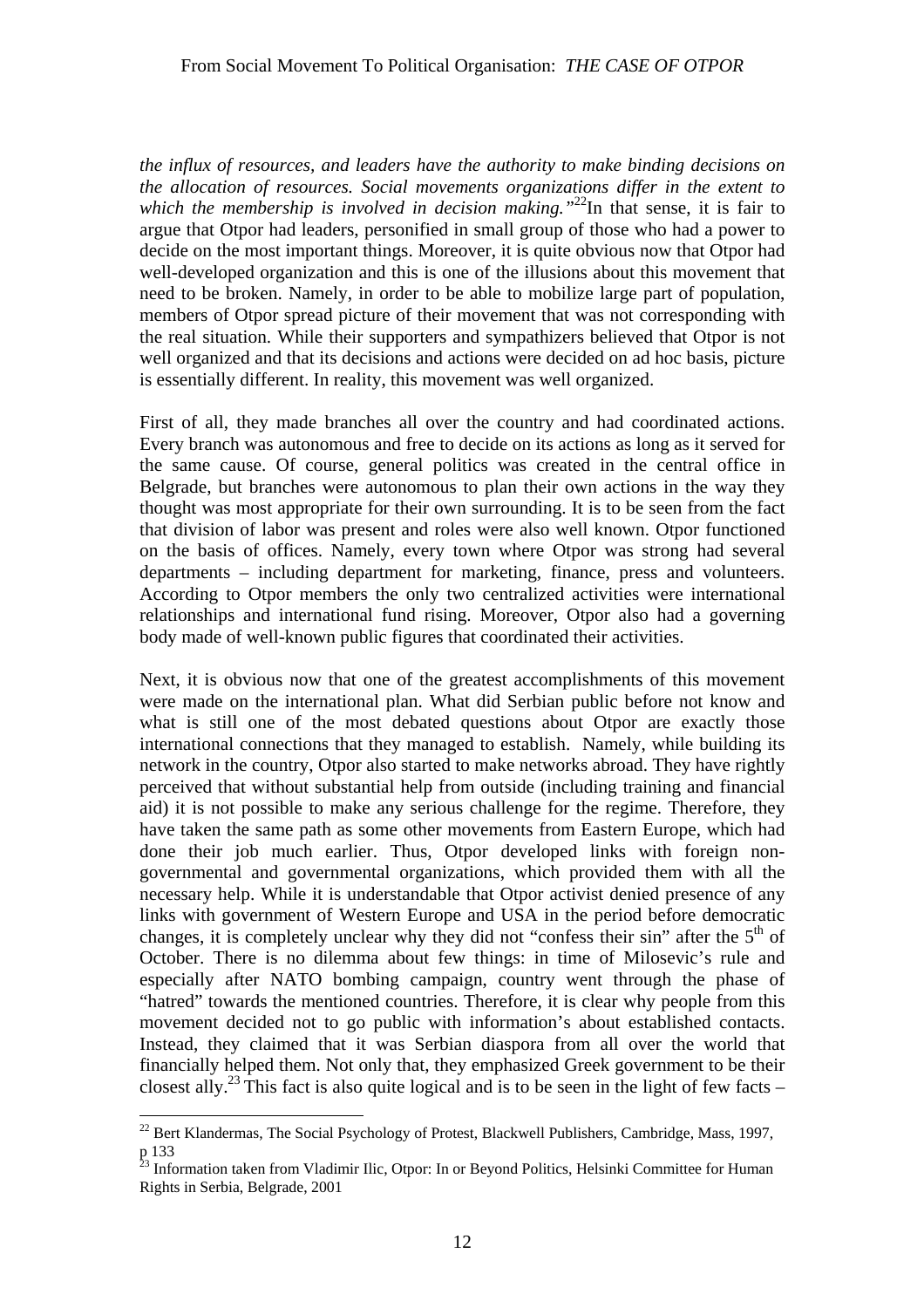Serbian population have always thought of Greeks as of their friends and Greek government was perceived as amongst rare one's willing to provide help for the country. During those difficult days Otpor denied its connections with foreign partners, especially with USA, towards which local population felt strong animosity. It was the only safe way for the movement because Milosevic regime tried with every available tool to characterize activists as foreign hirelings and traitors. Therefore, for the sake of their own security and for the reasons of success, information's about Otpor's financing and donations were well-kept secret. However, it is not clear why they kept on keeping this secret until it became issue of public debate and lead to aggressive campaign against Otpor. Not only that, by keeping a mystery on how movement found money, Otpor activists gave strong evidence to those who claimed Otpor was lead by foreigners and their interests. Until recently, members of this movement refused to admit the sources of their income as well as they denied other forms of help that they have received in the past (trainings about civil resistance).

Finally, this turned against them. Namely, the story about donations became theme number one on the local political agenda. Moreover, issue of financing always represented taboo and because of this average citizen did not have a clue that almost all organizations in country are financed (partially) from abroad. Next, Otpor always insisted on transparency in the field of politics and urged political parties to reveal their sources of income. Thus, in the light of all mentioned things, it seems that Otpor simply did not make wise political decision and has been punished for that.

#### **b.) Motivations and recruitment**

 $\overline{a}$ 

This section deals with the questions of who joined and supported movement and what reasons made actual engagement possible.

It can be argued that Otpor recruited from everywhere on the social scale. Its ideas and actions were indeed communicable and easy to identify with. As it was previously said, in the beginning activist and members of the movement were primarily students but after a while Otpor started to grow and to recruit supporters from elsewhere. What started as a small group grew to the number of over thirty thousands supporters and activists in September 2000. The idea of resistance was perceived as personal and motivating to each member and any other person who is prepared to invest a certain amount of his or her time and energy into Serbia's future. The idea of resistance could be successful, they claimed, only if it was accepted as a personal task and mission. Each person was equally important and thus target for possible mobilization. They argued that the only measure of an individual success within the organization is one's personal effort to spread the resistance concept, one's support and devotion.

For being able to mobilize, Otpor had to satisfy few necessary preconditions. As it is know in the theory, movements have to posses' mobilization potential. The concept of mobilization potential "*refers to the group of people who are prepared in a general way to engage in action campaigns of a given movement to attain the goals pursued*  by *that movement.*<sup>24</sup> Therefore, the first step is to be sympathetic with the movement's goals because people cannot identify with goals that are distinct to their

 $24$  Hanspeter Kriesi, Support and Mobilization Potential for New Social Movements: Concepts,

Operationalizations and Illustrations from the Netherlands, in M. Daiani, Studying Collective Action, Sage Publications, London 1992, p 24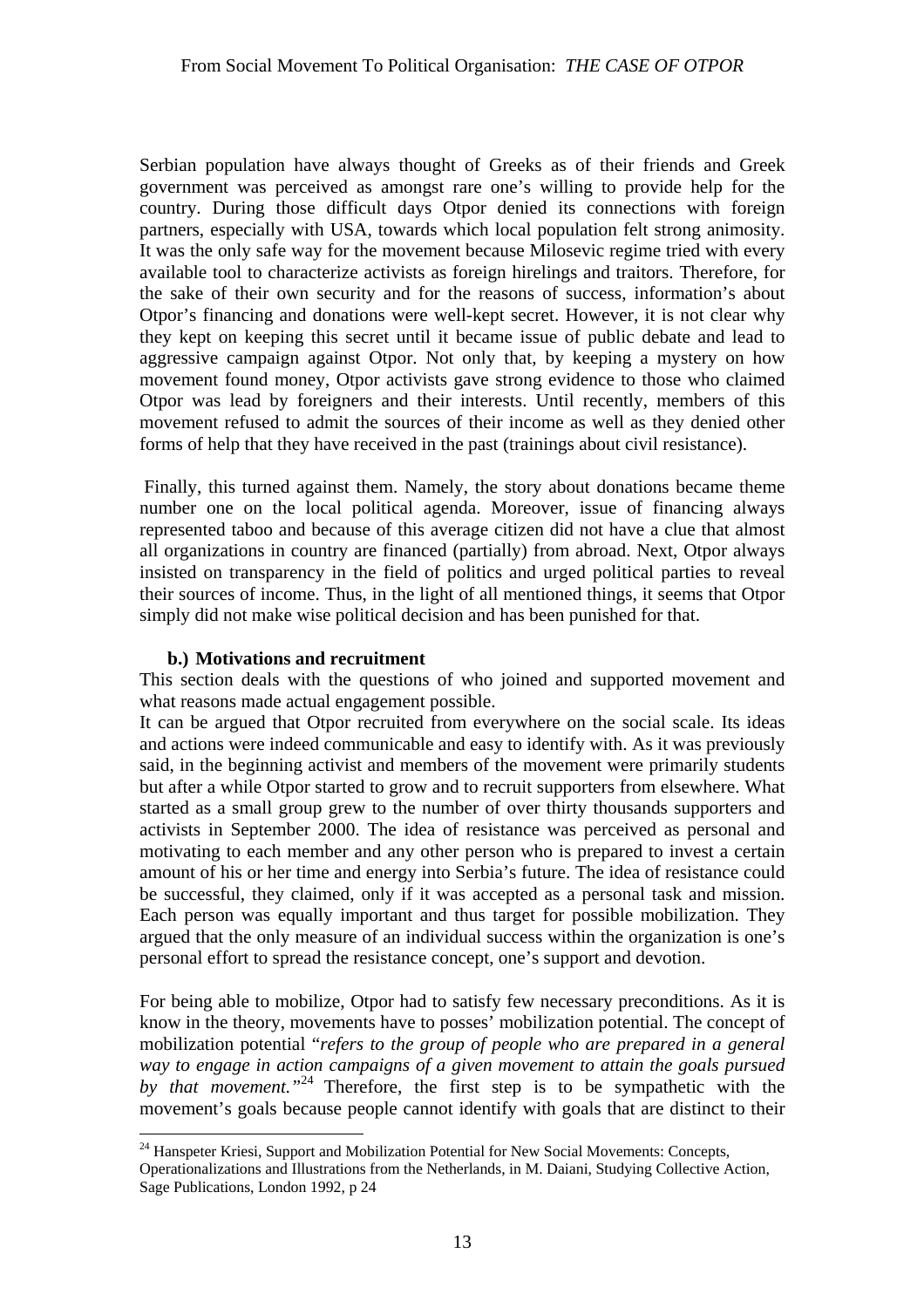own understanding of situation. Next, very important is to create a sense of belonging and groupness. Further, as Kriesi explained, informal networks play significant role in the process of mobilization. Similarly, mobilization can be defined as a *"process of increasing the readiness to act collectively by building the loyalty of a constituency to an organization* or to a group of leaders."<sup>25</sup>

Further, to be able to mobilize depends on the way in which movement frame its work. For these purposes movements are obliged to frame goals and messages that will be easy to understand and will affect large part of population. The best way to do that is to persuade people that there are shared grievances in the whole society and to name those who are "guilty" for that. Therefore, movement must have good message that will contain "*a diagnosis (an indication of the causes of discontent and the agents responsible for it), a prognosis (and indication of what must be done), and a rationale (who must do the job, arguments to convince the individual that action must be take, self-justification, and a description of the future of the movement*).26 Thus, it can be concluded that movement must recognize grievances present in the society and transform those grievances into frames that will produce a "we" feeling among different individuals.

In the previous sentences we have summarized which conditions are mandatory for any movement to be able to recruit supporters. It seems that this lesson Otpor learned very well. They noticed main grievances in the country and successfully framed them. Therefore, movement was perceived as powerful force that is capable to seriously challenge the regime.

There are great many reasons that can be determinative for person to support one movement. People who joined Otpor also had quite distinct motives. Some said it was "hatred of the regime, that was crucial, others stressed "the need to get things going" or they mentioned "the idea that together young people can bring about the democratization of the Serbia". There were also those who wanted to "join friends who are already in Otpor" while others gave more specific reasons such as situation at certain faculties.<sup>27</sup> The older supporters stressed the fact that their generations had several chances to change situation but were not capable of doing it, so the time came to listen to younger that were obviously more efficient. Just for the sake of describing how Otpor recruited support we cite the words of Nevenka Todorovic, pensioner whose entire family joined Otpor: "this was such a fresh breath of air...they are clean, innocent of all the past, and they are voicing loudly whatever we think in silence".<sup>28</sup>

One other thing has to be examined here that is also extremely important for movement's capability to frame its actions and this is the way in which movement create their relationships with media. Namely, movement has to be in the center of media attention all the time, it needs to "use" media for spreading information's about planed and realized actions. Without that, no movement can hope to be successful.

<sup>&</sup>lt;sup>25</sup> Anthony Gamson, The Strategy of Social Protest, Wardsworth, Belmont, 1990, p 15

<sup>&</sup>lt;sup>26</sup> J. Wilson in B. Klandermas, The Social Psychology of Protest, Blackwell Publishers, Cambridge, Mass, 1997, p 49<br><sup>27</sup> Vladimir Ilic, Otpor: In or Beyond Politics, Helsinki Committee for Human Rights in Serbia,

Belgrade, 2001, p 42<br><sup>28</sup> Nick Thorpe, The Guardian, Belgrade, April 7,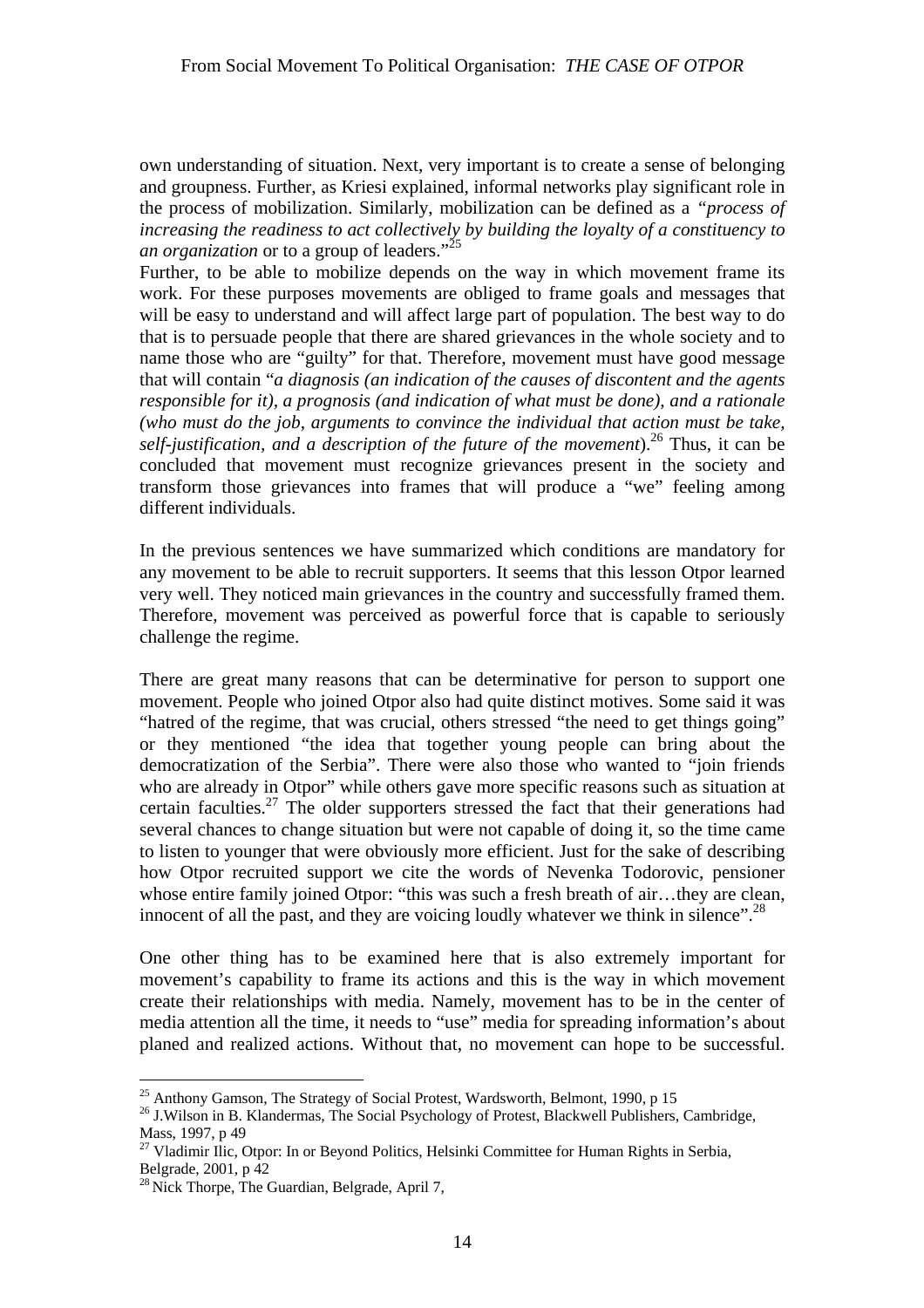Otpor activists knew how to use media and especially Internet for recruiting new supporters and informing not only domestic but also foreign population. They attracted media attention by organizing symbolic actions in order to show the situation in the country. Also, they used media for immediate announcements of arrests so they would be able to organize quick response.

#### **c.) Activism**

Next important feature that shapes life of every movement is activism, or the way in which it realizes its goals. Without this, movement cannot accomplish anything and cannot mobilize. Thus, actions are one of the means for potential mobilization.

From the very foundation Otpor organized many different actions all over the country. These actions varied from the signing petitions, distributing leaflets, organizing rallies and workshops, making performances in the streets or organizing concerts. Every action was planed and had its message. If regime did something (as in the case of the campaign of rebuilding the country) Otpor stroke back and organized actions that made regime look ridiculous. Actions were mostly provocative and they were made to mobilize people to involve themselves in the fight. Sometimes their activities could be defined as performances, which had a lot of features of the theatre or carnival. In other occasions they were more aggressive and challenged the system. Basic intention was to influence and pressure people's political conciseness and to make them aware of the need to finally change the socialist regime.

The most serious action that Otpor have had and that deserves to be explained in more details was one that was made for the purposes of motivating people to vote. General elections were set for September  $24<sup>th</sup>$  and Otpor held a wide campaign by the name "He is finished". They called citizens to go out and vote and tried to persuade them that his/her voice was crucial. Activist went all over the country spreading just one message: "The  $24<sup>th</sup>$  September is not only the election day – but also a very important day in our history. It is YOU who are defeating Milosevic on that day! Make sure that you vote, and that your family and friends vote too – and He's finished!"<sup>29</sup> They gave a formula that had seemed so simple – MASSIVE TURNOUT + BALLOT'S  $CONTROL = VICTORY$ . For the first time, peaceful change through elections seemed to be possible and people found easy to identify with this concept.

It can be argued that Otpor's greatest accomplishment is that it succeeded to persuade people to take part to the elections. Having in mind that before this, society was in the state of total apathy and fear, this was indeed difficult task. By giving the personal example, by being first to stand up and fight, even if it meant to be arrested or beaten up, Otpor activists showed that it is possible to challenge the system and finally to defeat it. Their politics was politics of civil disobedience that implied peaceful means for struggle. Therefore, they always repeated that what Serbia needs are fair general elections, which will put an end to more than ten years of Milosevic's rule.

 $29$  Taken from the Otpor's leaflets, September 2000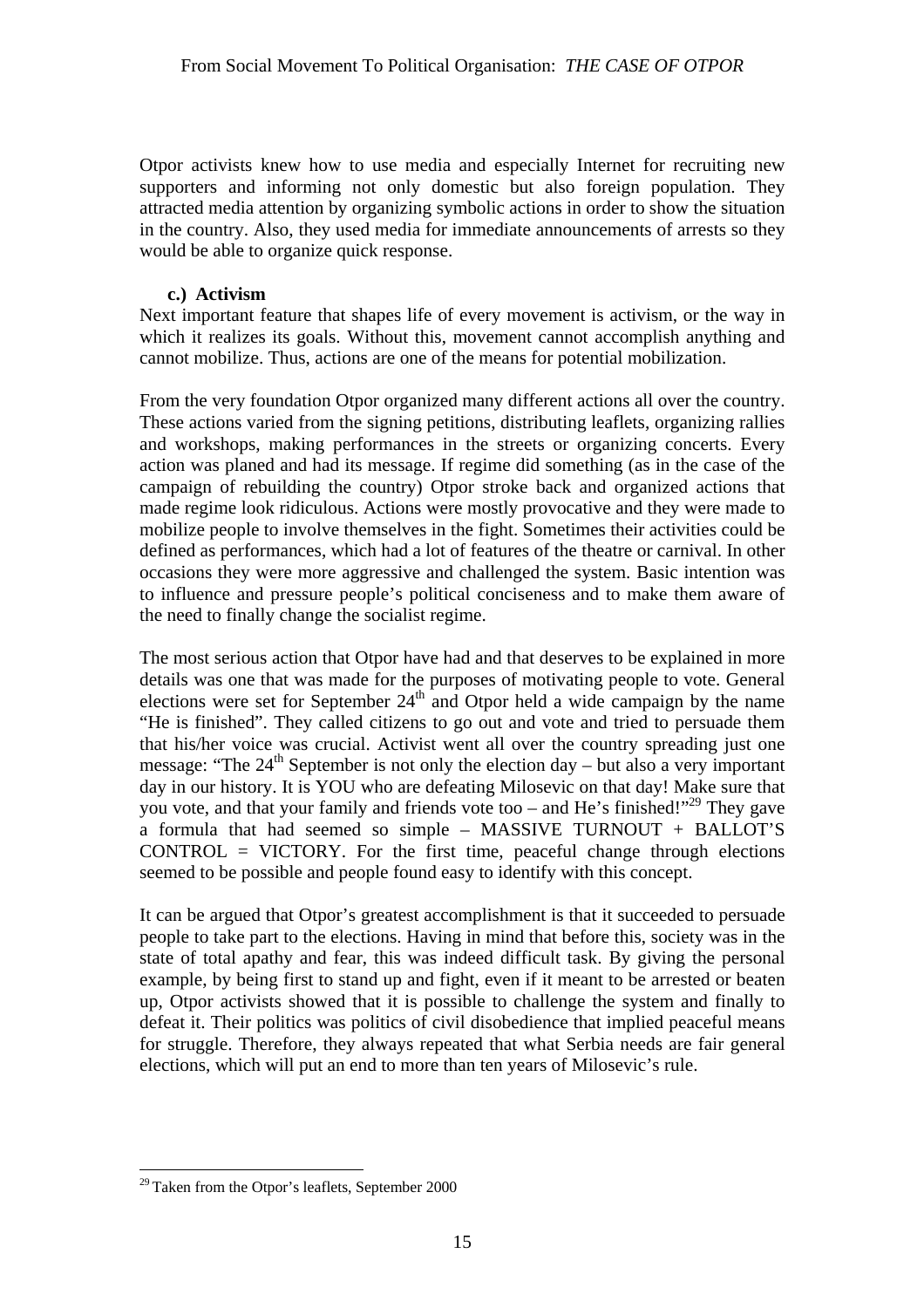In accordance with the situation, Otpor's analytical center set the following framework of its activity through organized three campaigns:  $30$ 

- Campaign for activating the third sector (nongovernmental sector)
- Campaign for going to the polls
- "He Is Finished" campaign

The first campaign was made to activate so called third sector (NGO's) and it was perceived as important because of its possibility to include great number of people in election campaign. Second campaign's goal was to persuade as many people as possible to go to the polls in order to increase opposition's chances for success and to decrease effect of manipulation on elections. Finally, the aim o the third campaign was based on a strong anti-Milosevic message that did not, at any moment, leave a possibility for hesitation or possible compromise with the regime. All three campaigns were directed towards increasing the number of people who will actually go to the polls. However, they did not target same population. One campaign was directed to city population (especially to first time voters), second to population from so-called "medium towns" (up to 60,000 voters) and third one was aimed at country population.

By taking closer attention to Otpor's activities, it can be concluded that the movement organized rather serious campaigns that were done in somewhat professional way. Of course, to be able to do that they needed some kind of training and this represents the second criticism that is heard against Otpor in nowadays. Namely, in the time when Otpor struggled against the oppressive regime, no one from the so-called democratic block did not dare to question Otpor's action. Otpor's activists were seen as "heroes", politically uncorrupted but smart and determined young people who finally took things into their hands. To reveal anything against them in those days meant to "kill" last hope for many people who needed to identify with something, some new idea in order to defeat Milosevic after so many years. Therefore, picture of Otpor was somewhat idealized because there was no open criticism towards the movement. This of course does not mean to decrease impact and the role of Otpor in defeating oppressive regime for this impact was indeed strong if not crucial. However, certain things have to be said, meaning that kind of demystification needs to be done.

Namely, in past few years two main questions about Otpor were raised. First one regarding donations and funding was previously mentioned and answered. And the second one is exactly about training and originality of Otpor's campaigns. Namely, there has been substantial criticism towards this movement. Different media reveled that Otpor did not invent actions and campaigns but that this movement "borrowed" some of the already known and used strategies. Further, they stated that activists of the movement went through the process of severe training and education in the camps organized by US government. According to this approach, the most important seminar was held in March 2000 in Budapest where activist learned how to challenge the system, how to shape their actions, how to overcome the fear, how to answer police questions when arrested etc.<sup>31</sup> Again, Otpor members seem to made same mistake as

 $\overline{a}$  $30$  Data taken from the Otpor's Report On: Get Out To Vote Campaign, Serbia 2000 – "It's Time"  $31$  Milirad Ivanovic, Blicnews, Belgrade, February 2002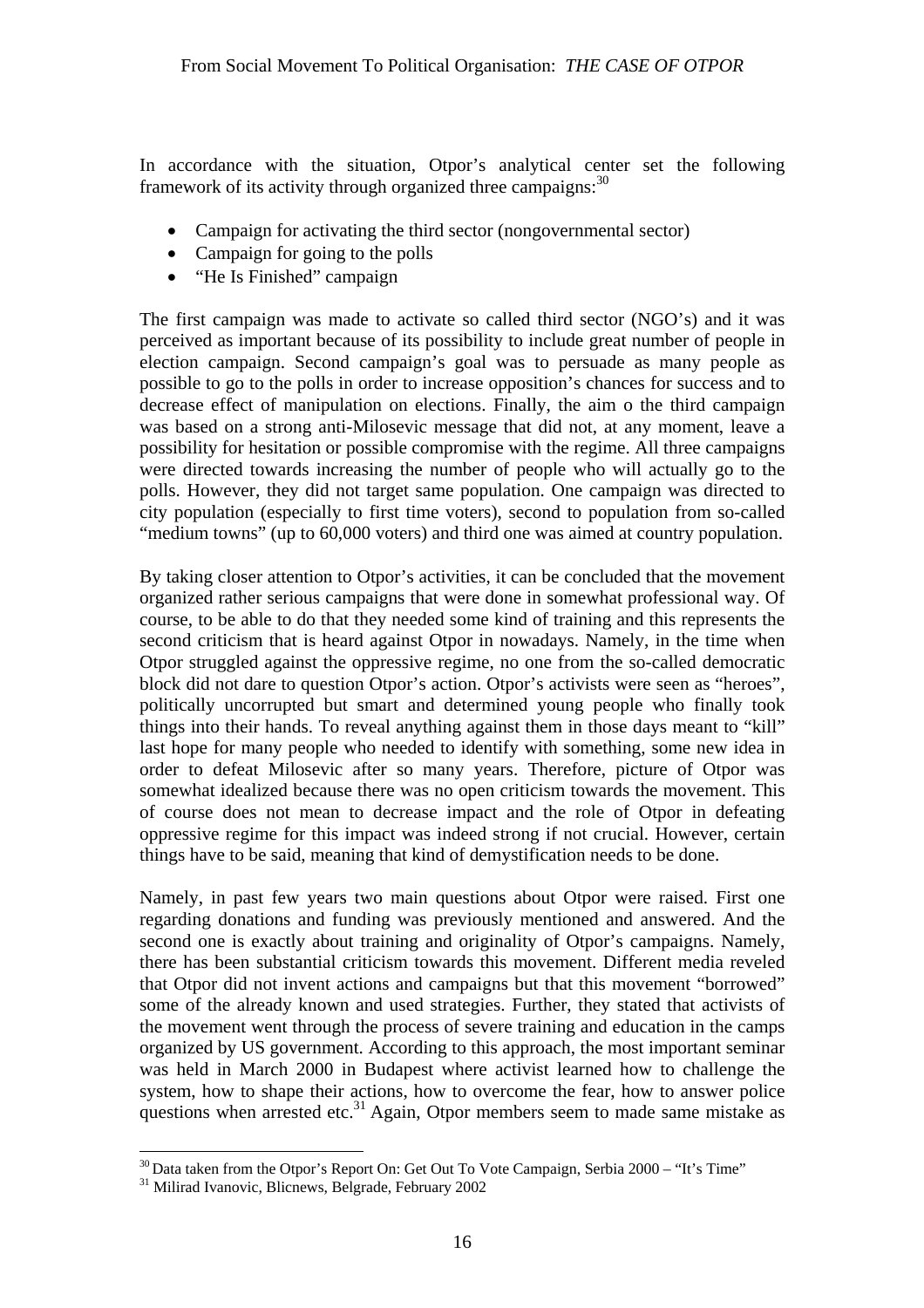in the case of funding. Namely, they made politically unwise decision when they refused to talk about trainings and denied that this information's were true. However, this situation did not last long and very soon they "admitted" that they gained help from outside. Otpor members, after a certain period of time, stated that democratic changes would have happened anyway but without American help it would have been more difficult. Further, it is true that Otpor did not invent civil disobedience or most of the actions that took place in Serbia. It can be argued that there is nothing new under the sun when this issue is in stake. Again, what distinguishes one movement from another is its capability to learn those lections and adjust them to their own political situation. Without any doubt, Otpor was successful in this work.

Image of Otpor as organization which was successfully resisting undemocratic regime and responded to repression by campaigns which seriously threatened to bring down Milosevic's rule, was rapidly spread outside of Serbia, thanks to foreign media which were not under control of Serbian regime and developed international contacts. The fact is that story about Otpor influenced more or less on creating similar organizations and movements in countries that were still under rule of undemocratic regimes, like some of ex-Soviet countries like Georgia, Ukraine and Belarus and in surrounding countries as well. One of the examples is Albanian organization "Mjaft", which web site mentions that their struggle for democratization for Albania was inspired by Otpor and its activities.

Here we come to the one of questions that has not demystified yet: Otpor involvement in creation of similar organization in other countries. The fact is that Otpor as organization have never had intention to involve in process of democratization outside of Serbia. Examples of Otpor members who took part in some seminars and trainings like participants; speakers or trainers were more likely to be individual engagement and the way of sharing their personal experiences and contributions to bringing down dictatorship.

Objectively, Otpor as an example of successfully organized group was more used as an inspiration than it had concrete role in forming similar movements. Wish to be like Otpor was especially raised after 5th of October and changes in Serbia. Thus, during the demonstrations against regime in Georgia, on the streets of Tbilisi, there were flags with Otpor fist, even more it could be seen message "He is finished" in Serbian language. Without doubt, Otpor had significant impact on similar movements in other countries, but it was not an "exported product" like it was called by some critics and there was no intention to spread idea of Otpor on that way outside of Serbia.

Exactly because its success, it is not clear why did Otpor's members make the two mentioned mistakes. All the same reasons that were emphasized previously (fear of reaction of regime and population who was strongly against American influence) can be applied for this second case. Again, movement organizers did not make politically clever decision and because of this many of their supporters were indeed disappointed. Of course, some could have been disappointed even if members earlier and personally revealed all of these things, but it was a chance that they had to take if they wanted to carry on with their work for this would prove that they are first to act responsibly and politically wise. Reasons for this kind of behavior can be different – it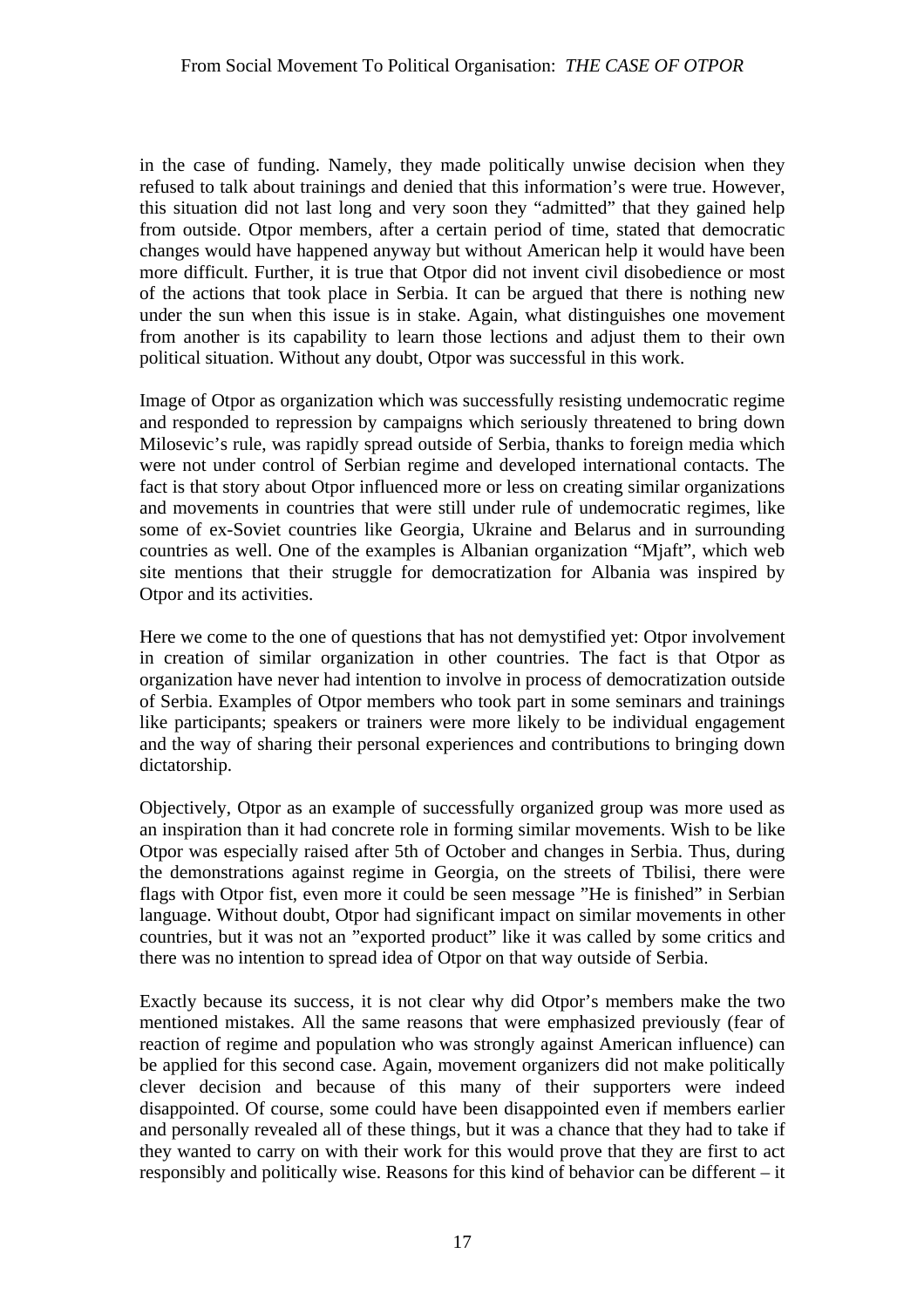may be fear from public reaction and loss of support, or it can be that they behaved relaxed, or maybe they were simply not trained for how to behave after the changes.

#### **5. HOW REGIME FOUGHT OTPOR**

This chapter will briefly examine the way in which Milosevic regime perceived Otpor. It is known that challengers must be able to question the system and to try to mobilize as may people as possible. On the other hand, the existing system must be able to answer those challenges.

Milosevic and his allies were always "afraid" of students and their actions but somehow they were able to control and eventually defeat them. At the beginning regime saw no real potential or danger in new student attempt but this situation did not last for long. After regime had realized that Otpor differ in comparison with previous movements and is well organized, with their strength and influence rapidly growing, regime decided to strike back. This was an open war in which regime did not choose tools for suppressing the movement. The system did everything possible to frighten those who were active or supported the movement wanting to stop their spreading and growing of their popularity. Almost every action was ended by the police intervention. Police "interviewed" large number of activists, asking them many questions – who is the leader of the movement, who is funding Otpor, where do they get trained etc.  $32$  Police used different procedures against activists – arrests and/or detentions, the carrying out of informative conversations, picture taking and fingerprinting, the opening of criminal records, beating up and other kinds of repression. There was a price to be paid for being an activist - "nearly half of the activists has been detained at some timer or other, and most of them had serious problems in school or in the family."33 However, the most serious and aggressive actions against movements activists were taken in town called Pozarevac (the birth place of Milosevic and his wife and socialist's strong base) when three men were severely beaten by Milosevic's son and his gang because they publicly supported Otpor and were active in this movement. After this incident repression towards the movement became even more brutal and open. The same man who was beaten was charged for attempted manslaughter and spent two months in prison. Regime and media under its control accused Otpor activists of being traitors paid by NATO; they were portrayed as CIA agents and even fascists. At the end, regime called them terrorists and decided to finally defeat Otpor and make it fade away.

Next, ruling coalition drafted a law against terrorism that left members of any organization unregistered with the state vulnerable to sweeping acts of repression, including life imprisonment. Otpor was denied recognition by the authorities and so it was undoubtedly the main target of this new law. The repression was on the top and regime thought that fear from the consequences will be so big that it will be enough to stop widening the support for the movement. On the contrast, this tactic did not work and it only mobilized and motivated people (including those who were passive until than) to even more support Otpor and its goals and actions.

 $32$  Taken from the Report made by Humanitarian Law Found, Belgrade, 2001<br> $33$  Vladimir Ilic, Otpor: In or Beyond Politics, Helsinki Committee for Human Rights in Serbia, Belgrade, 2001, p42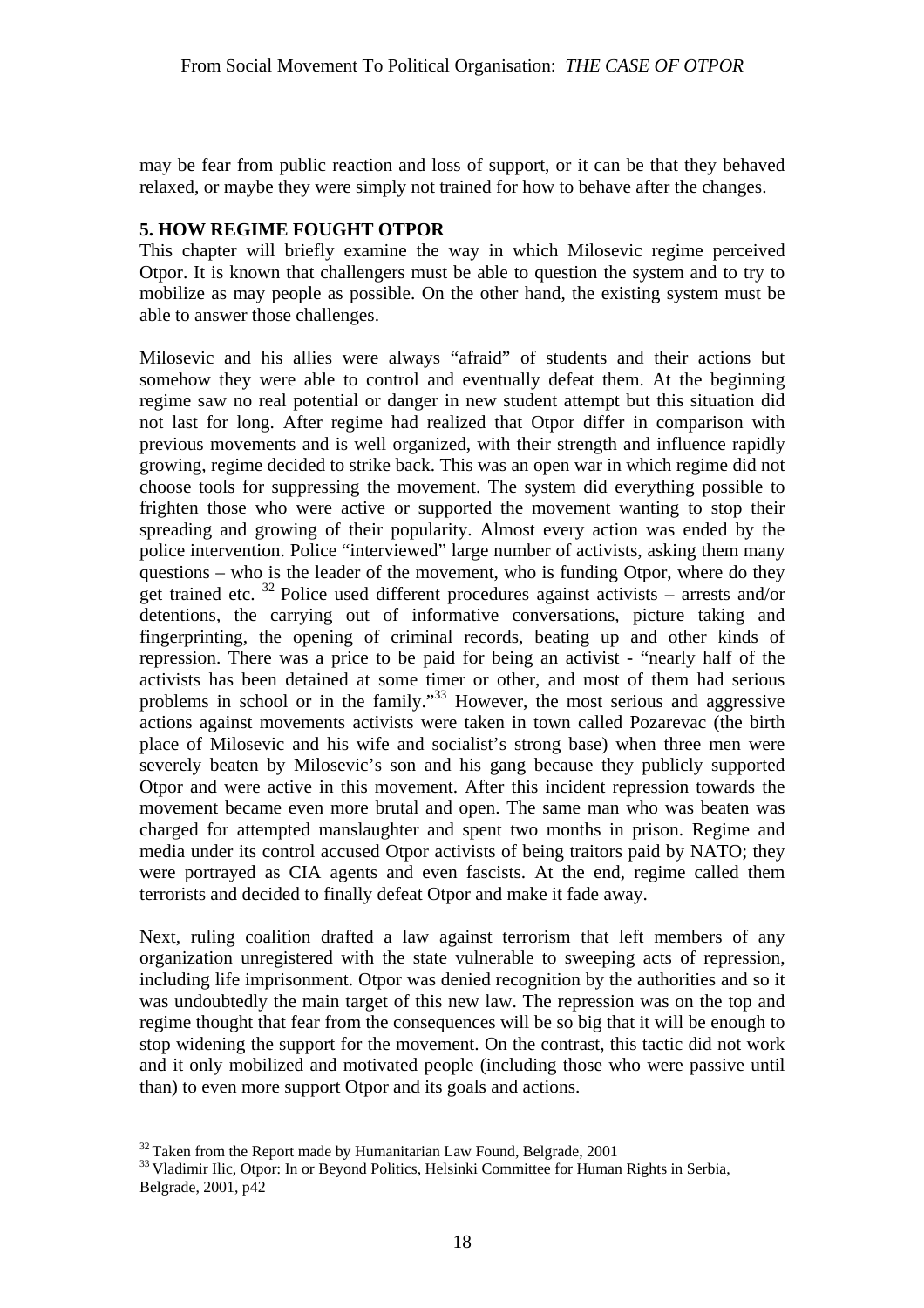The most obvious example of police brutality and misuse of authority happened when policemen, armed to the teeth, broke into the head office of "It's time" campaign in Belgrade, only 15 days before the elections. They have arrested 25 activists who were held many hours at a police station and interrogated both by the police and state security. Finally, the number of arrested persons until October 2000 went up to the number of  $1.559<sup>34</sup>$ . This number clearly witnesses how regime behaved towards this movement. However, this is not what one can hear from the officials of previous regime. They did not admit that they have ever suppressed or held any repressive actions towards Otpor and they are still not wiling to state that. According to Dejan Backovic, from Socialist Party, regime never used violence against Otpor. He even argued that they did not pay any attention towards this movement and that this was their greatest mistake. Further, even though there are records about that, Backovic denied that any Otpor member was arrested and he claimed that if there was beating it was not ordered by regime. Thus, his argument was that regime did not have any opinion about the movement whatsoever. Similar claim was heard from Aleksandar Vucic (Radical Party) who stated that beatings and brutality was order by socialists and that his party, even if it was coalition partner, had nothing to do with it.

## **6. OTPOR AFTER THE 5TH OF OCTOBER**

The aim of this chapter is to analyze what became of Otpor after the changes that had happened in the October 2000. But, before proceeding with examination of movement, we will concrete on revealing the role of Otpor in mentioned changes. As already stressed Otpor was one of forces that initiated the end of Milosevich regime. Thus, next step is to try to determine their real influence and impact. The overall impression is that Otpor played one of the central roles in October events. However, opinions about this differ – some argued that Otpor was only one of actors that were important. Some claim that Otpor did a good job in connecting opposition and nongovernmental sector and in motivating people to go to elections, but it was not the most important player. Members of former regime also admitted that Otpor's main achievement lies in the fact that it managed to convince people that time for peaceful change has come. Even Otpor's activists had similar opinion. Many Otpor members state that the movements' merit was significant but that it could not succeed without having help from elsewhere. The most radical view claims that changes can be attributed only and exclusively to Otpor. In our opinion this picture is misleading and it is fair to argue that Otpor's role was crucial but to state that movement did everything by itself means to overestimate their real impact.

Having answered this intriguing question we will now concentrate on the way in which Otpor continued its existence after the end of Milosevic's rule.

#### **a.) Movement's development after the changes**

When socialist regime was defeated and after the elections for the republican Assembly (December 2000) were finished Otpor faced new, the most serious dilemma. Namely, before the  $5<sup>th</sup>$  of October, Otpor was movement against the rule of Slobodan Milosevic and it was perceived as idea, as connecting factor for all of those who wanted better future for Serbia. Therefore, supporters and activists of Otpor were

 $34$  Data taken from the Otpor's report on Get Out and Vote Campaign, 2001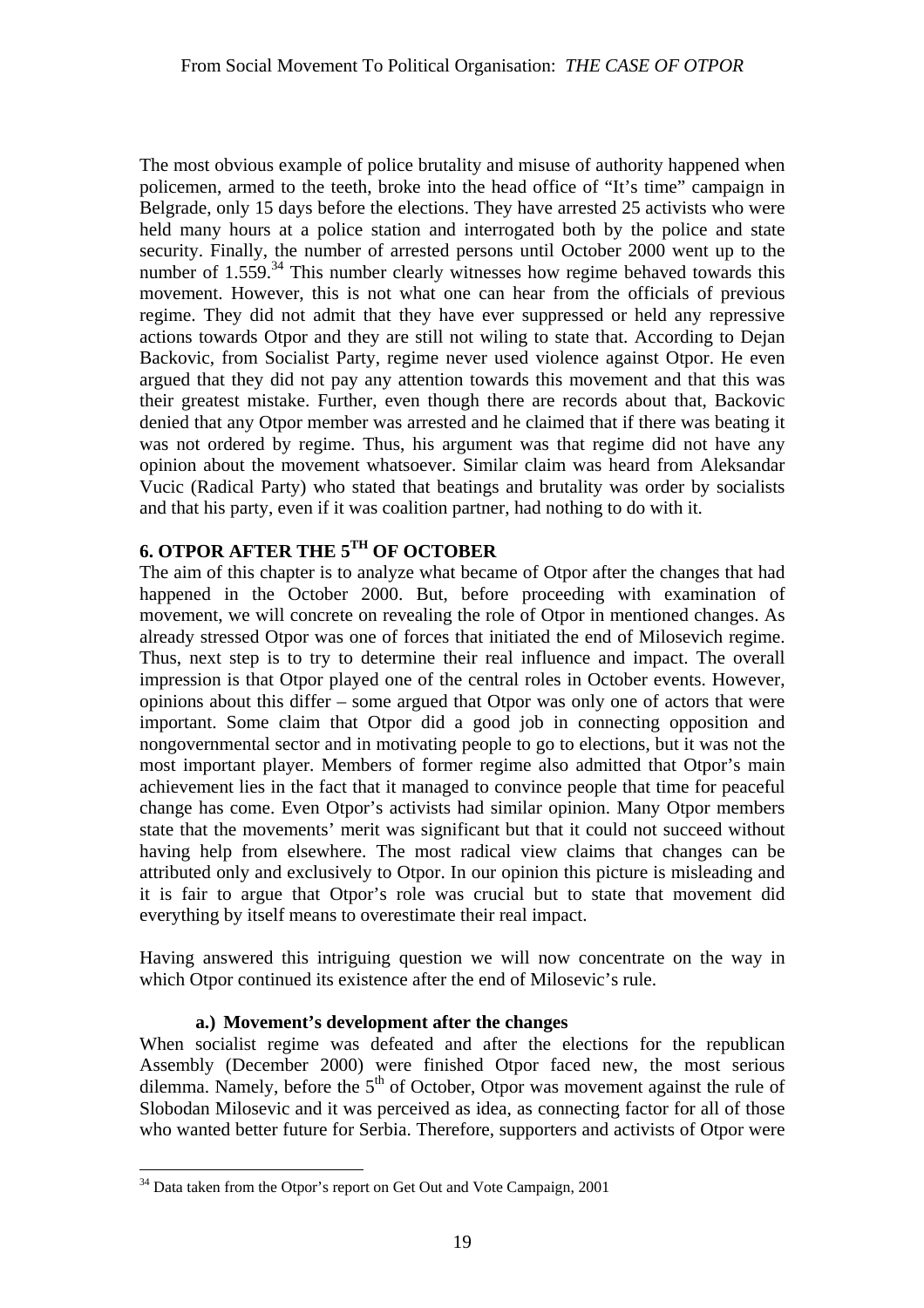from everywhere including different political parties. Now, when their "enemy" has stepped down from the stage, question appeared about movement's future. Right after the elections, Otpor held its second congress, which was severely criticized even from the part of members. It was clear that in front of the movement was period of serious redesigning and reconstruction. However, first obstacle was that different people had different images and ideas about what is to be done in future and few main streams were set apart. One proposed solution was to make an end to the story about Otpor – it finished what it was founded for and should go to history. However, according to research made by V. Ilic only minority of activists thought that Otpor had played its role and should be abolished.<sup>35</sup> Second proposition was to transform Otpor into nongovernmental organization that will deal with cultural and educational reforms. There was also trend, which favored reorganization into exclusively student's organization. Further, some argued that Otpor should become political party.

Now, what do movements do when faced with such problems and how to solve them? This is exactly the situation in which Otpor found itself after changes when plurality of possible outcomes became a problem. It would be logical to expect that movement such as Otpor would follow certain procedure and also allow for different opinions to be heard. Although majority of Otpor members claim that everybody was able to actively engage in process of decision making about the movement's future, it does not appear quite so. This impression was made after interviewing different Otpor activists including those who left it and those who were driven out from the movement. Namely, Branko Ilic, one of the most exposed activists, decided to leave the movement. Although he said that he simply quite Otpor because he was outvoted and his vision was not widely recognized, he was not able to clearly explain who was that authority to decide on future of the movement. It is clear than that within the movement several strands were competing and it was the matter of strength and political wisdom that would prevail. Other high-ranking member offered somewhat different explanation arguing that decision was made after consulting all the local branches. Namely, movement had its "national network" that was composed of 19 regions. Every region had its representative and they were those who decided (after consultations with their local members) that Otpor should continue with its existence. However, it is still not completely clear how did they chose among many offered solutions. We believe that it is possible to argue that Otpor had ideological kernel whose voice was dominant from the very beginning and who manage to impose their vision of future role of Otpor. Thus, some kind of leadership existed even before changes and it was affirmed with this act.

#### **b.) Otpor from inside and outside**

Next step in analysis is to see how is Otpor perceived from inside and outside – what do people within it see Otpor today and is this image same for those who are not members of it. There is a wide agreement among different actors that Otpor seized to be a movement after 2000, but several controversies are present here. On one hand, there are opinions that Otpor had all the characteristics of political organization and this is opinion of majority of political parties. Socialist Party, Radical Party and even

 $\overline{a}$ <sup>35</sup> Vladimir Ilic, Otpor: In or Bevond Politics, Helsinki Committee for Human Rights in Serbia, Belgrade 20001, p 45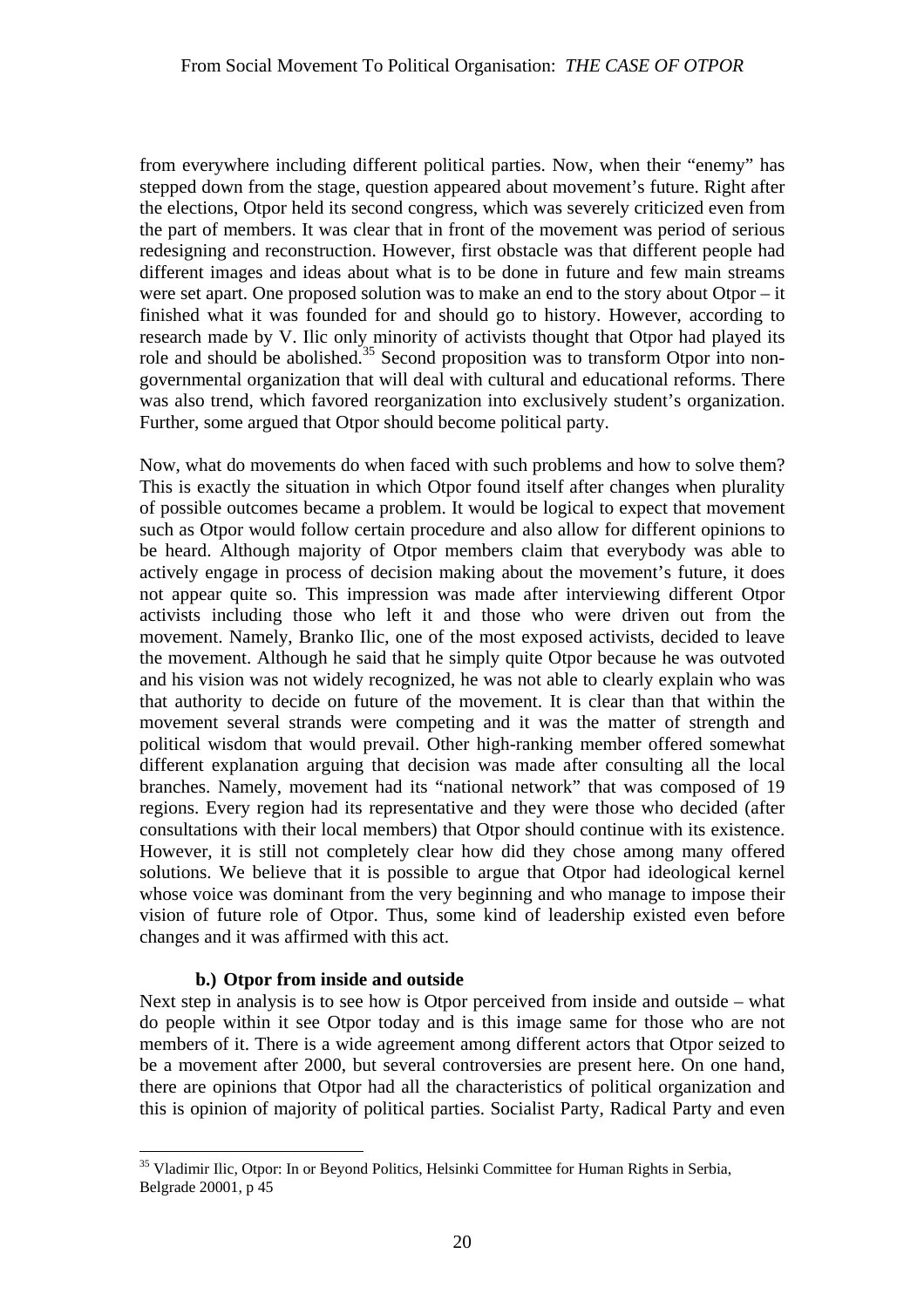some parties from the democratic block claim that Otpor was clear example of political organization that was competing for the political power. As evidence they argue that Otpor had its representatives in boards of some institutions and was active in everyday political life of the country. Others, which can be characterized as Otpor closest allies (G17+) during the fight against Milosevic argued that Otpor is nongovernmental organization that has political goals and aims. There are also opinions that Otpor was pressure and lobby group.

It is interesting though, to see what members of Otpor had to say about this. It is astonishing that majority of Otpor members had different opinion regarding this issue. According to one stream, Otpor was non-governmental organization and one of the strongest pressure groups in the society, with the additional goal of controlling government. Others expressed different views, stating that Otpor went through the phase of reorganization and transformation and that this was a rather painful process. This part of Otpor membership was aware that organization cannot continue to be movement as it was before, but at the same time did not have clear picture of what needs to be changed. Before 2003, majority of Otpor members allowed for the possibility that Otpor will transform into political party under certain conditions but claimed that even than Otpor would not be similar to any existing party in Serbia.

Those who were openly against Otpor, argued that it was political organization with intention to compete for power and it will remain active for as long as those who finance it (US government) have interest for its existence.

#### **c.) Otpor as a political party**

However, Otpor was going in the direction of becoming political party. Structure of organization became more formal. There were formed Main Board, consisted of representatives of branch offices and Executive Board elected by Main Board. For the first time, members got formal membership cards. During this transformation, very number of activists who were members of other political parties were silently excluded from Otpor.

By the end of 2002, internal questionnaire was conducted in which the crucial question was "Should Otpor become a political party?" 80 percent of members answered positive. Also, the most of members were stood behind social-democratic option. Process of transformation was finished by registration of Otpor as political party at the end of the August 2003.

Considering that elections for Serbian Parliament was announced for 23rd of December, by the decision of Executive Board, Otpor entered the election race. Result was devastating: Otpor as political party got support of 1.76 percent of voters, which was not enough for entering the Parliament, because of 5 percent census. Reasons for this failure were numerous: unclear and inarticulate vision of Otpor as political party, short period for creation of new image, campaign without clear and strong political message, absence of political leader that voters could be identified with, competition with previous political allies etc.